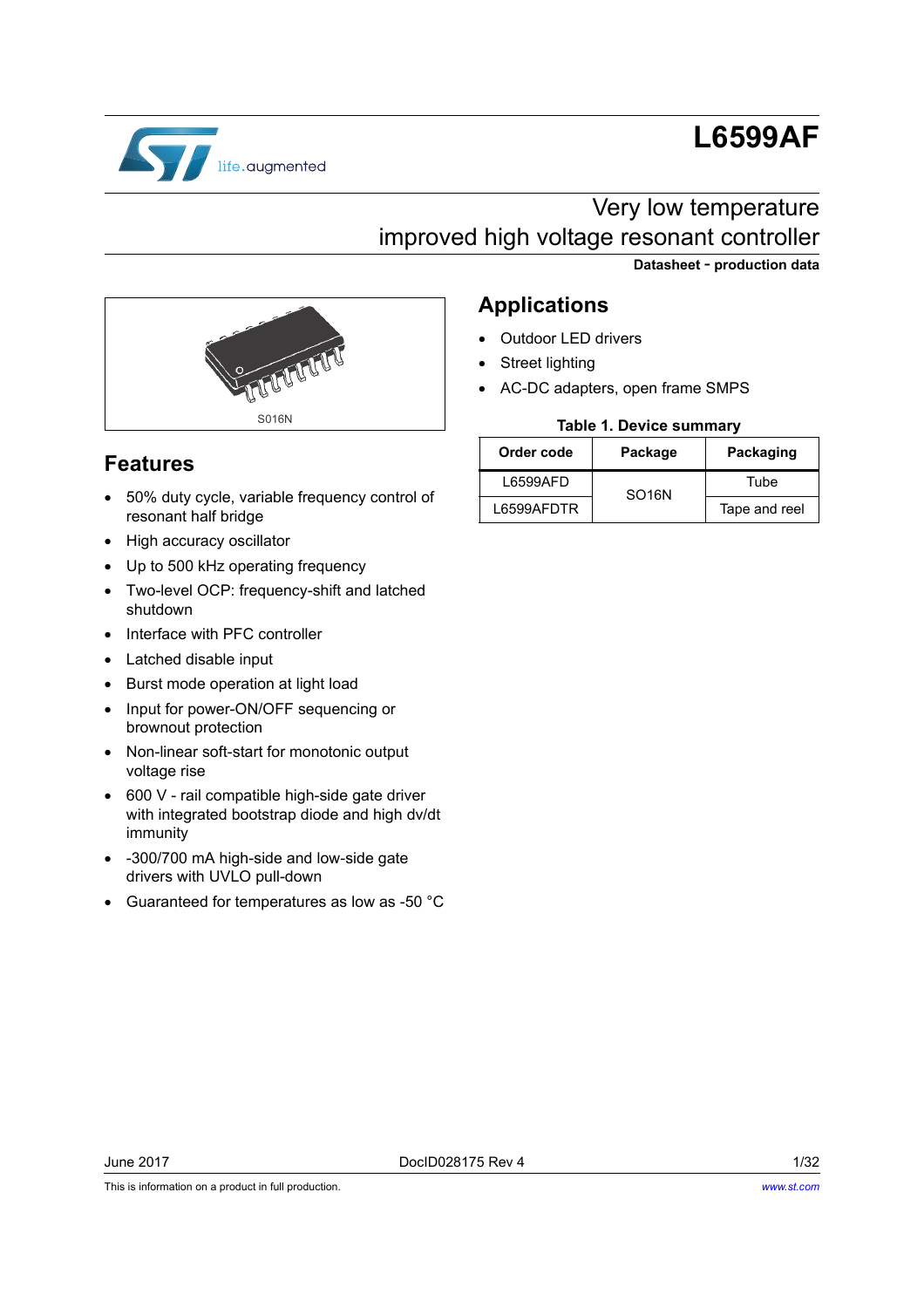# **Contents**

| 1              |                                                                                                                                                                                                                                      |  |  |  |  |
|----------------|--------------------------------------------------------------------------------------------------------------------------------------------------------------------------------------------------------------------------------------|--|--|--|--|
| $\overline{2}$ |                                                                                                                                                                                                                                      |  |  |  |  |
| 3              |                                                                                                                                                                                                                                      |  |  |  |  |
| 4              |                                                                                                                                                                                                                                      |  |  |  |  |
|                | 4.1                                                                                                                                                                                                                                  |  |  |  |  |
|                | 4.2<br>Thermal data enterpreteration of the contract of the contract of the contract of the contract of the contract of the contract of the contract of the contract of the contract of the contract of the contract of the contract |  |  |  |  |
| 5              |                                                                                                                                                                                                                                      |  |  |  |  |
| 6              |                                                                                                                                                                                                                                      |  |  |  |  |
|                | 6.1                                                                                                                                                                                                                                  |  |  |  |  |
|                | 6.2                                                                                                                                                                                                                                  |  |  |  |  |
|                | 6.3                                                                                                                                                                                                                                  |  |  |  |  |
|                | 6.4                                                                                                                                                                                                                                  |  |  |  |  |
|                | 6.5                                                                                                                                                                                                                                  |  |  |  |  |
|                | 6.6                                                                                                                                                                                                                                  |  |  |  |  |
|                | 6.7                                                                                                                                                                                                                                  |  |  |  |  |
| $\overline{7}$ |                                                                                                                                                                                                                                      |  |  |  |  |
|                | 7.1                                                                                                                                                                                                                                  |  |  |  |  |
| 8              |                                                                                                                                                                                                                                      |  |  |  |  |

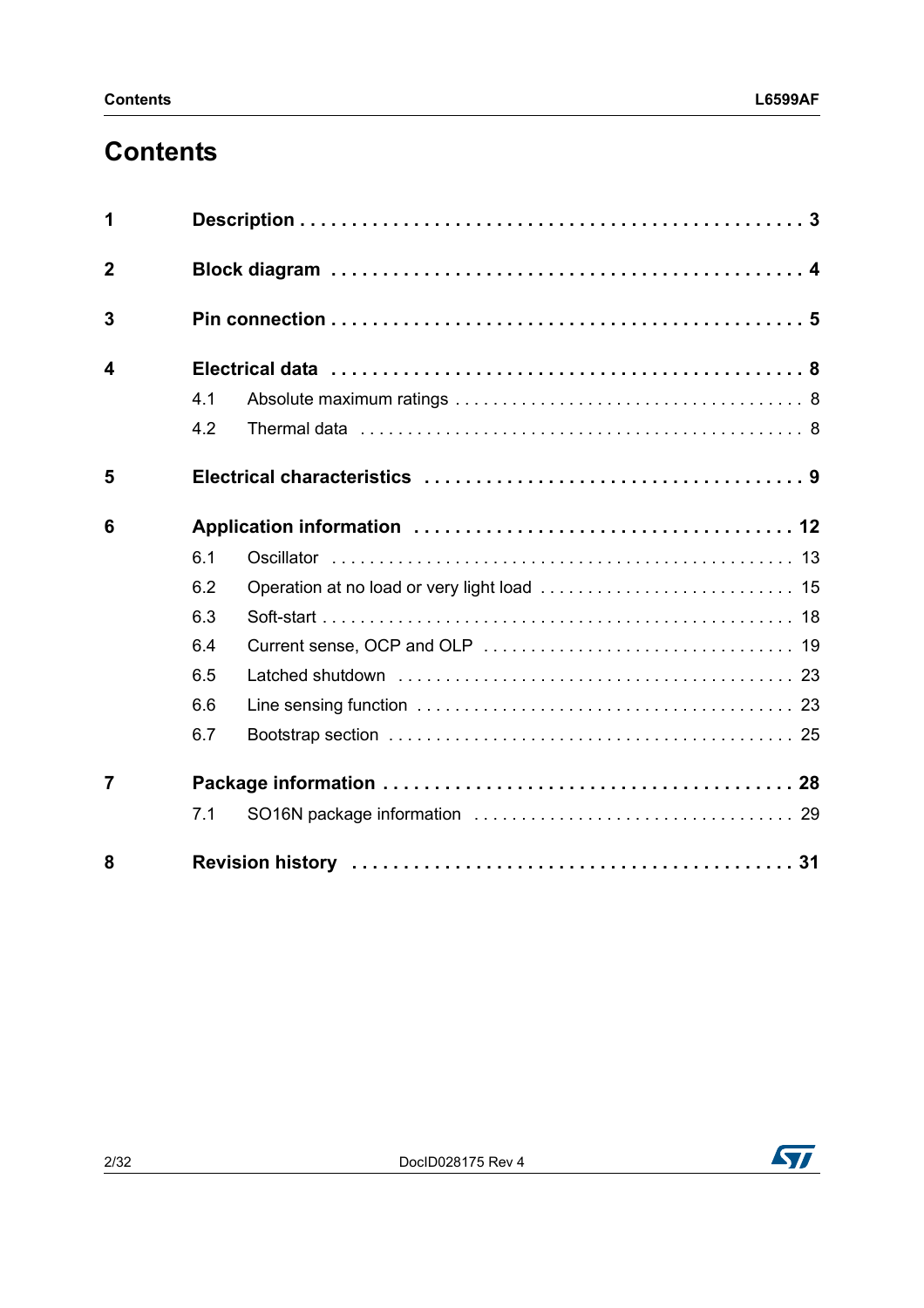# <span id="page-2-0"></span>**1 Description**

The L6599AF is an improved revision of the previous L6599A. It is a double-ended controller specific to series-resonant half bridge topology. It provides 50% complementary duty cycle: the high-side switch and the low-side switch are driven ON/OFF 180° out-ofphase for exactly the same time. Output voltage regulation is obtained by modulating the operating frequency. A fixed deadtime inserted between the turn-off of one switch and the turn-on of the other guarantees soft-switching and enables high-frequency operation.

To drive the high-side switch with the bootstrap approach, the IC incorporates a high voltage floating structure able to withstand more than 600 V with a synchronous-driven high voltage DMOS that replaces the external fast-recovery bootstrap diode.

The IC enables the designer to set the operating frequency range of the converter by means of an externally programmable oscillator.

At startup, to prevent uncontrolled inrush current, the switching frequency starts from a programmable maximum value and progressively decays until it reaches the steady-state value determined by the control loop. This frequency shift is non-linear to minimize output voltage overshoots; its duration is programmable as well.

At light load the IC may enter a controlled burst mode operation that keeps the converter input consumption to a minimum.

IC functions include a not-latched active-low disable input with current hysteresis useful for power sequencing or for brownout protection, a current sense input for OCP with frequency shift and delayed shutdown with automatic restart. A higher level OCP latches off the IC if the first-level protection is not sufficient to control the primary current. Their combination offers complete protection against overload and short-circuits. An additional latched disable input (DIS) allows easy implementation of OTP and/or OVP.

An interface with the PFC controller is provided that enables the pre-regulator to be switched off during fault conditions, such as OCP shutdown and DIS high, or during burst mode operation.

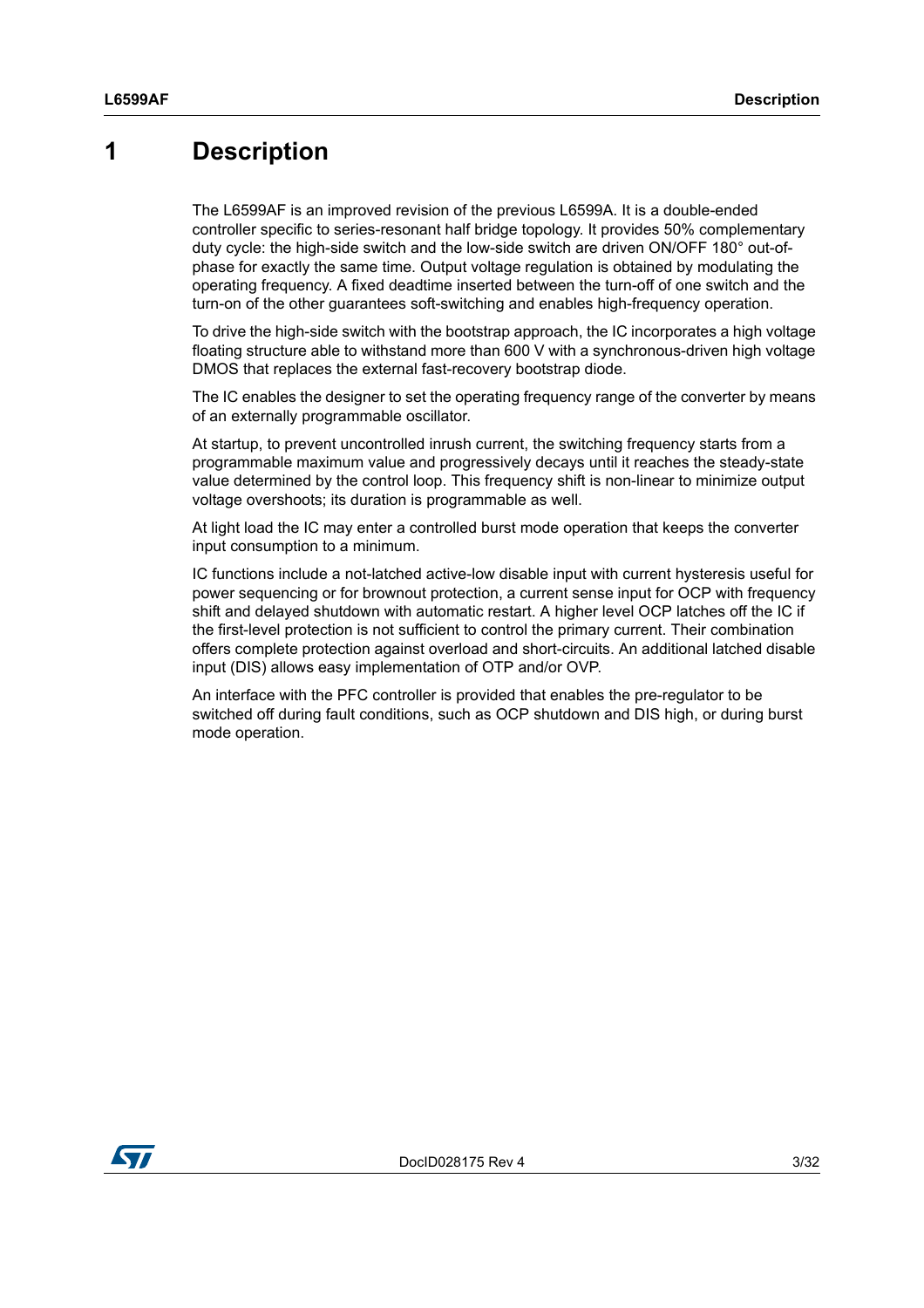# <span id="page-3-0"></span>**2 Block diagram**



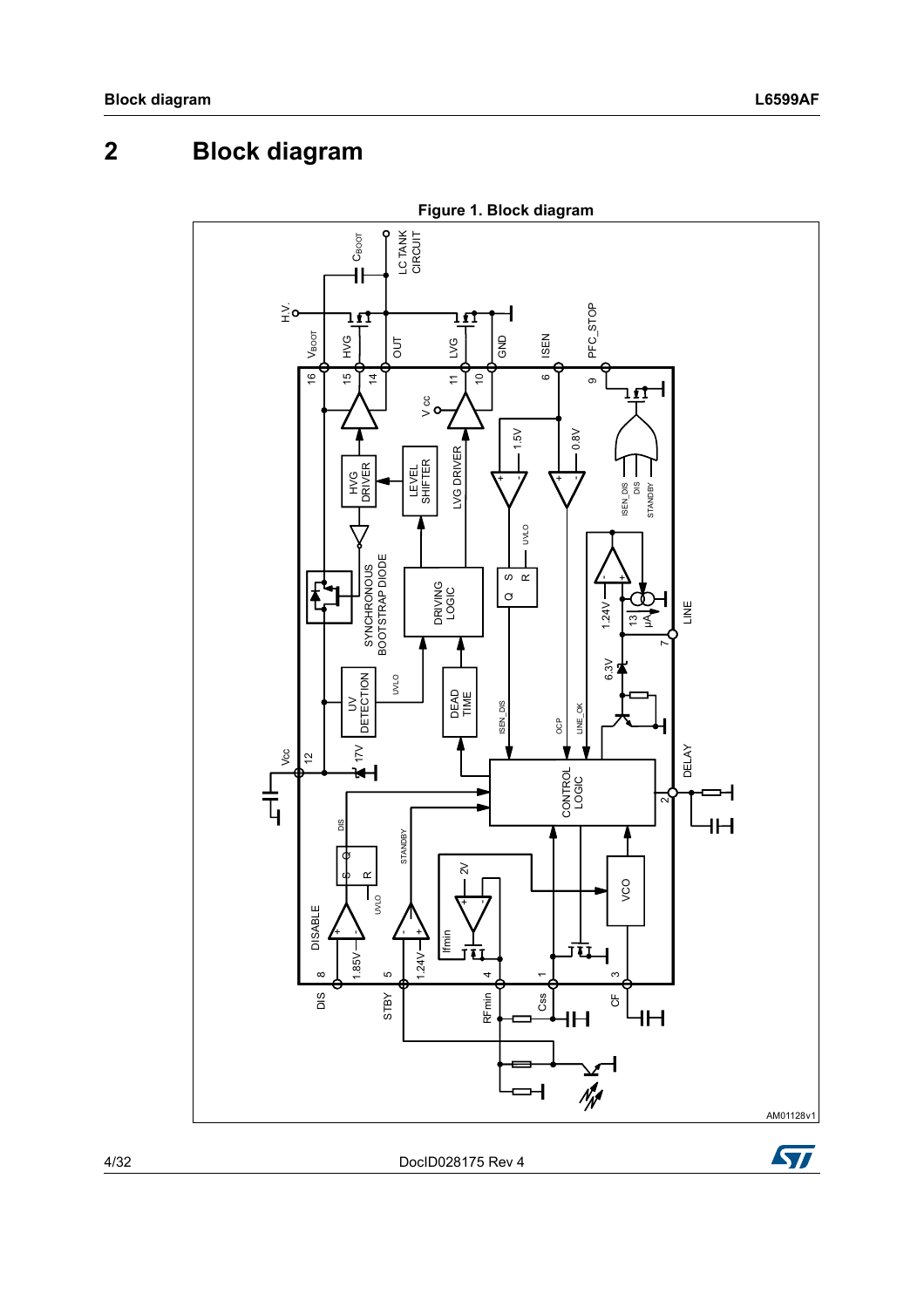# <span id="page-4-0"></span>**3 Pin connection**

|  | Figure 2. Pin connection (top view) |  |
|--|-------------------------------------|--|
|  |                                     |  |

| Css         | 16                   | <b>VBOOT</b> |           |
|-------------|----------------------|--------------|-----------|
| DELAY       | 15<br>$\overline{2}$ | <b>HVG</b>   |           |
| CF          | 14<br>3              | OUT          |           |
| RFmin       | 13<br>4              | N.C.         |           |
| STBY        | 12<br>5              | <b>Vcc</b>   |           |
| <b>ISEN</b> | 6<br>11              | <b>LVG</b>   |           |
| <b>LINE</b> | 10<br>7              | <b>GND</b>   |           |
| DIS         | 9<br>8               | PFC_STOP     |           |
|             |                      |              | AM01129v1 |

### **Table 2. Pin description**

| Pin no. | <b>Type</b>  | <b>Function</b>                                                                                                                                                                                                                                                                                                                                                                                                                                                                                                                                                                                                                                                                                                                                                                                                                                                                                                                                                                                              |
|---------|--------------|--------------------------------------------------------------------------------------------------------------------------------------------------------------------------------------------------------------------------------------------------------------------------------------------------------------------------------------------------------------------------------------------------------------------------------------------------------------------------------------------------------------------------------------------------------------------------------------------------------------------------------------------------------------------------------------------------------------------------------------------------------------------------------------------------------------------------------------------------------------------------------------------------------------------------------------------------------------------------------------------------------------|
| 1       | <b>Css</b>   | Soft-start. This pin connects an external capacitor to GND and a resistor to RFmin (pin 4)<br>that set both the maximum oscillator frequency and the time constant for the frequency shift<br>that occurs as the chip starts up (soft-start). An internal switch discharges this capacitor<br>every time the chip turns off (Vcc < UVLO, LINE < $1.24$ V or > 6 V, DIS > $1.85$ V, ISEN > $1.5$<br>V, DELAY $> 2$ V) to make sure it is soft-started next, and when the voltage on the current<br>sense pin (ISEN) exceeds 0.8 V, as long as it stays above 0.75 V.                                                                                                                                                                                                                                                                                                                                                                                                                                          |
| 2       | DFI AY       | Delayed shutdown upon overcurrent. A capacitor and a resistor are connected from this pin<br>to GND to set the maximum duration of an overcurrent condition before the IC stops<br>switching and the delay after which the IC restarts switching. Every time the voltage on the<br>ISEN pin exceeds 0.8 V, the capacitor is charged by an internal 150 µA current generator<br>and is slowly discharged by the external resistor. If the voltage on the pin reaches 2 V, the<br>soft-start capacitor is completely discharged so that the switching frequency is pushed to its<br>maximum value and the 150 µA is kept always on. As the voltage on the pin exceeds 3.5 V<br>the IC stops switching and the internal generator is turned off, so that the voltage on the pin<br>decays because of the external resistor. The IC is soft-restarted as the voltage drops below<br>0.3 V. In this way, under short-circuit conditions, the converter works intermittently with very<br>low input average power. |
| 3       | <b>CF</b>    | Timing capacitor. A capacitor connected from this pin to GND is charged and discharged by<br>internal current generators programmed by the external network connected to pin 4 (RFmin)<br>and determines the switching frequency of the converter.                                                                                                                                                                                                                                                                                                                                                                                                                                                                                                                                                                                                                                                                                                                                                           |
| 4       | <b>RFmin</b> | Minimum oscillator frequency setting. This pin provides a precise 2 V reference and a<br>resistor connected from this pin to GND defines a current that is used to set the minimum<br>oscillator frequency. To close the feedback loop that regulates the converter output voltage<br>by modulating the oscillator frequency, the phototransistor of an optocoupler is connected to<br>this pin through a resistor. The value of this resistor sets the maximum operating frequency.<br>An R-C series connected from this pin to GND sets frequency shift at startup to prevent<br>excessive energy inrush (soft-start).                                                                                                                                                                                                                                                                                                                                                                                     |

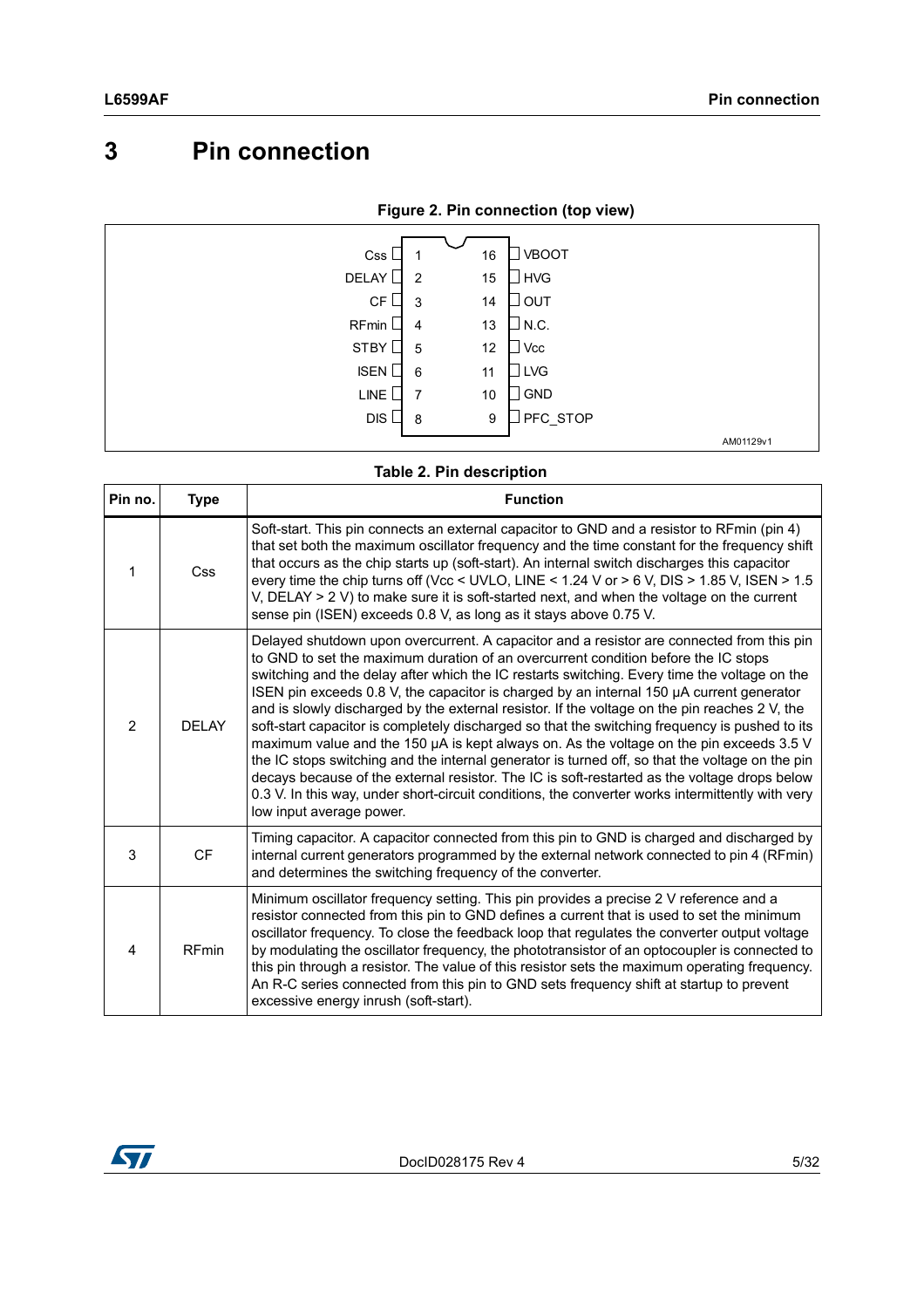| Pin no.        | <b>Type</b> | <b>Function</b>                                                                                                                                                                                                                                                                                                                                                                                                                                                                                                                                                                                                                                                                                                                                                                                                                                                                                                                                                                                                                                                                                                           |
|----------------|-------------|---------------------------------------------------------------------------------------------------------------------------------------------------------------------------------------------------------------------------------------------------------------------------------------------------------------------------------------------------------------------------------------------------------------------------------------------------------------------------------------------------------------------------------------------------------------------------------------------------------------------------------------------------------------------------------------------------------------------------------------------------------------------------------------------------------------------------------------------------------------------------------------------------------------------------------------------------------------------------------------------------------------------------------------------------------------------------------------------------------------------------|
| 5              | <b>STBY</b> | Burst mode operation threshold. The pin senses some voltage related to the feedback<br>control, which is compared to an internal reference (1.24 V). If the voltage on the pin is lower<br>than the reference, the IC enters an idle state and its quiescent current is reduced. The chip<br>restarts switching as the voltage exceeds the reference by 50 mV. Soft-start is not invoked.<br>This function realizes burst mode operation when the load falls below a level that can be<br>programmed by properly choosing the resistor connecting the optocoupler to pin RFmin<br>(see block diagram). Tie the pin to RFmin if burst mode is not used.                                                                                                                                                                                                                                                                                                                                                                                                                                                                    |
| 6              | <b>ISEN</b> | Current sense input. The pin senses the primary current though a sense resistor or a<br>capacitive divider for lossless sensing. This input is not intended for a cycle-by-cycle control;<br>therefore the voltage signal must be filtered to get average current information. As the<br>voltage exceeds a 0.8 V threshold (with 50 mV hysteresis), the soft-start capacitor<br>connected to pin 1 is internally discharged: the frequency increases, so limiting the power<br>throughput. Under output short-circuit, this normally results in a nearly constant peak<br>primary current. This condition is allowed for a maximum time set at pin 2. If the current<br>keeps on building up despite this frequency increase, a second comparator referenced at<br>1.5 V latches the device off and brings its consumption almost to a "before startup" level.<br>The information is latched and it is necessary to recycle the supply voltage of the IC to<br>enable it to restart: the latch is removed as the voltage on the Vcc pin goes below the UVLO<br>threshold. Tie the pin to GND if the function is not used. |
| $\overline{7}$ | <b>LINE</b> | Line sensing input. The pin is to be connected to the high voltage input bus with a resistor<br>divider to perform either AC or DC (in systems with PFC) brownout protection. A voltage<br>below 1.24 V shuts down (not latched) the IC, lowers its consumption and discharges the<br>soft-start capacitor. IC operation is re-enabled (soft-started) as the voltage exceeds 1.24 V.<br>The comparator is provided with current hysteresis: an internal 13 $\mu$ A current generator is<br>ON as long as the voltage applied at the pin is below 1.24 V and is OFF if this value is<br>exceeded. Bypass the pin with a capacitor to GND to reduce noise pick-up. The voltage on<br>the pin is top-limited by an internal Zener diode. Activating the Zener diode causes the IC to<br>shut down (not latched). Bias the pin between 1.24 and 6 V if the function is not used.                                                                                                                                                                                                                                              |
| 8              | <b>DIS</b>  | Latched device shutdown. Internally, the pin connects a comparator that, when the voltage<br>on the pin exceeds 1.85 V, shuts the IC down and brings its consumption almost to a "before<br>startup" level. The information is latched and it is necessary to recycle the supply voltage of<br>the IC to enable it to restart: the latch is removed as the voltage on the VCC pin goes below<br>the UVLO threshold. Tie the pin to GND if the function is not used.                                                                                                                                                                                                                                                                                                                                                                                                                                                                                                                                                                                                                                                       |
| 9              | PFC STOP    | Open-drain ON/OFF control of PFC controller. This pin, normally open, is intended for<br>stopping the PFC controller, for protection purposes or during burst mode operation. It goes<br>low when the IC is shut down by DIS>1.85 V, ISEN > 1.5 V, LINE > 6 V and STBY < 1.24 V.<br>The pin is pulled low also when the voltage on the DELAY exceeds 2 V and goes back open<br>as the voltage falls below 0.3 V. During UVLO, it is open. Leave the pin unconnected if not<br>used.                                                                                                                                                                                                                                                                                                                                                                                                                                                                                                                                                                                                                                       |
| 10             | <b>GND</b>  | Chip ground. Current return for both the low-side gate-drive current and the bias current of<br>the IC. All of the ground connections of the bias components should be tied to a track going<br>to this pin and kept separate from any pulsed current return.                                                                                                                                                                                                                                                                                                                                                                                                                                                                                                                                                                                                                                                                                                                                                                                                                                                             |
| 11             | <b>LVG</b>  | Low-side gate-drive output. The driver is capable of 0.3 A min. source and 0.7 A min. sink<br>peak current to drive the lower MOSFET of the half bridge leg. The pin is actively pulled to<br>GND during UVLO.                                                                                                                                                                                                                                                                                                                                                                                                                                                                                                                                                                                                                                                                                                                                                                                                                                                                                                            |
| 12             | Vcc         | Supply voltage of both the signal part of the IC and the low-side gate driver. Sometimes<br>a small bypass capacitor (0.1 $\mu$ F typ.) to GND may be useful to get a clean bias voltage for<br>the signal part of the IC.                                                                                                                                                                                                                                                                                                                                                                                                                                                                                                                                                                                                                                                                                                                                                                                                                                                                                                |

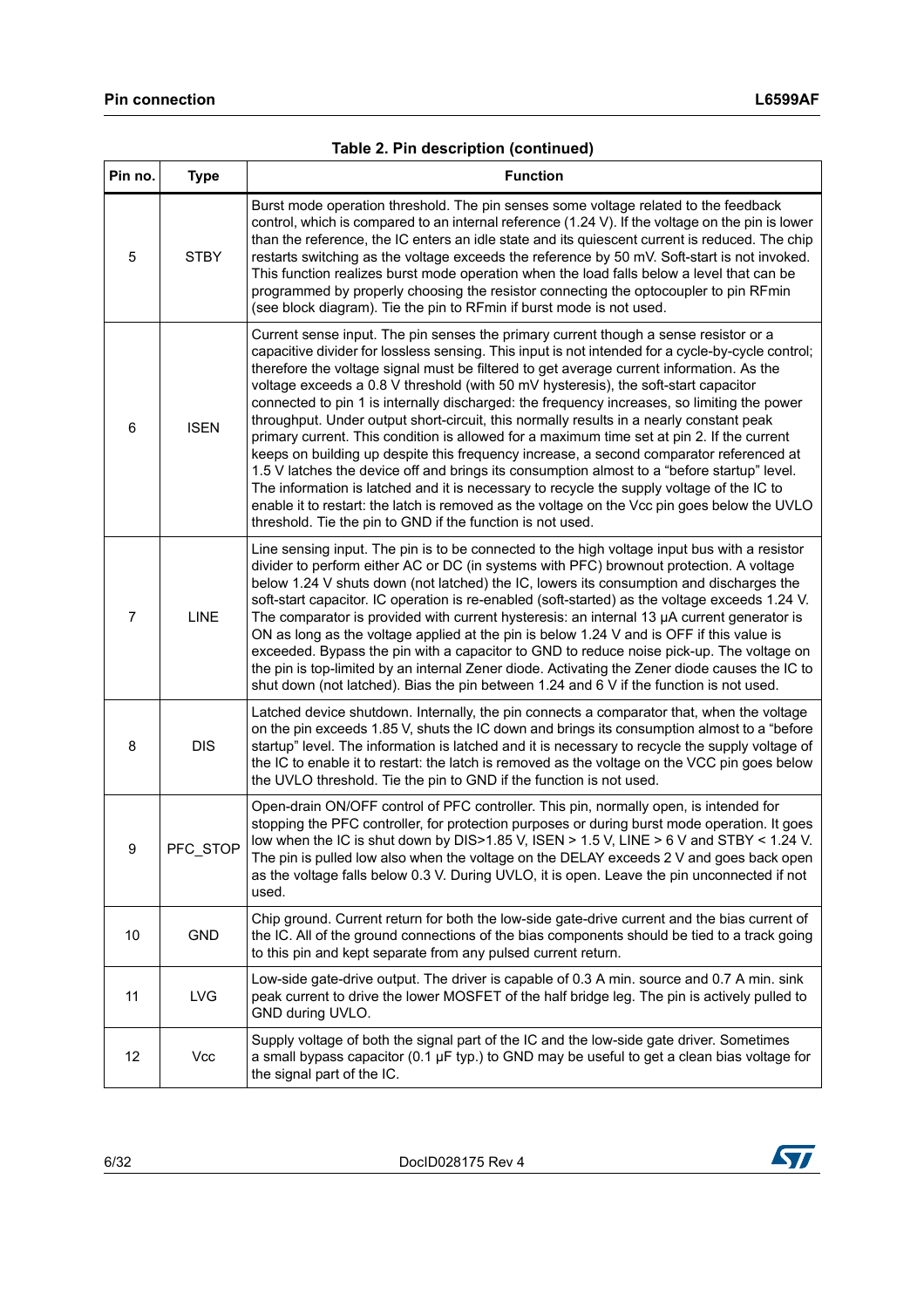| Pin no. | <b>Type</b>  | <b>Function</b>                                                                                                                                                                                                                                                                               |
|---------|--------------|-----------------------------------------------------------------------------------------------------------------------------------------------------------------------------------------------------------------------------------------------------------------------------------------------|
| 13      | N.C.         | high voltage spacer. The pin is not internally connected to isolate the high voltage pin and<br>ease compliance with safety regulations (creepage distance) on the PCB.                                                                                                                       |
| 14      | <b>OUT</b>   | High-side gate-drive floating ground. Current return for the high-side gate-drive current.<br>Layout carefully the connection of this pin to avoid too large spikes below ground.                                                                                                             |
| 15      | <b>HVG</b>   | High-side floating gate-drive output. The driver is capable of 0.3 A min. source and 0.7 A<br>min. sink peak current to drive the upper MOSFET of the half bridge leg. A resistor internally<br>connected to pin 14 (OUT) ensures that the pin is not floating during UVLO.                   |
| 16      | <b>VBOOT</b> | High-side gate-drive floating supply voltage. The bootstrap capacitor connected between<br>this pin and pin 14 (OUT) is fed by an internal synchronous bootstrap diode driven in-phase<br>with the low-side gate drive. This patented structure replaces the normally used external<br>diode. |

## **Table 2. Pin description (continued)**

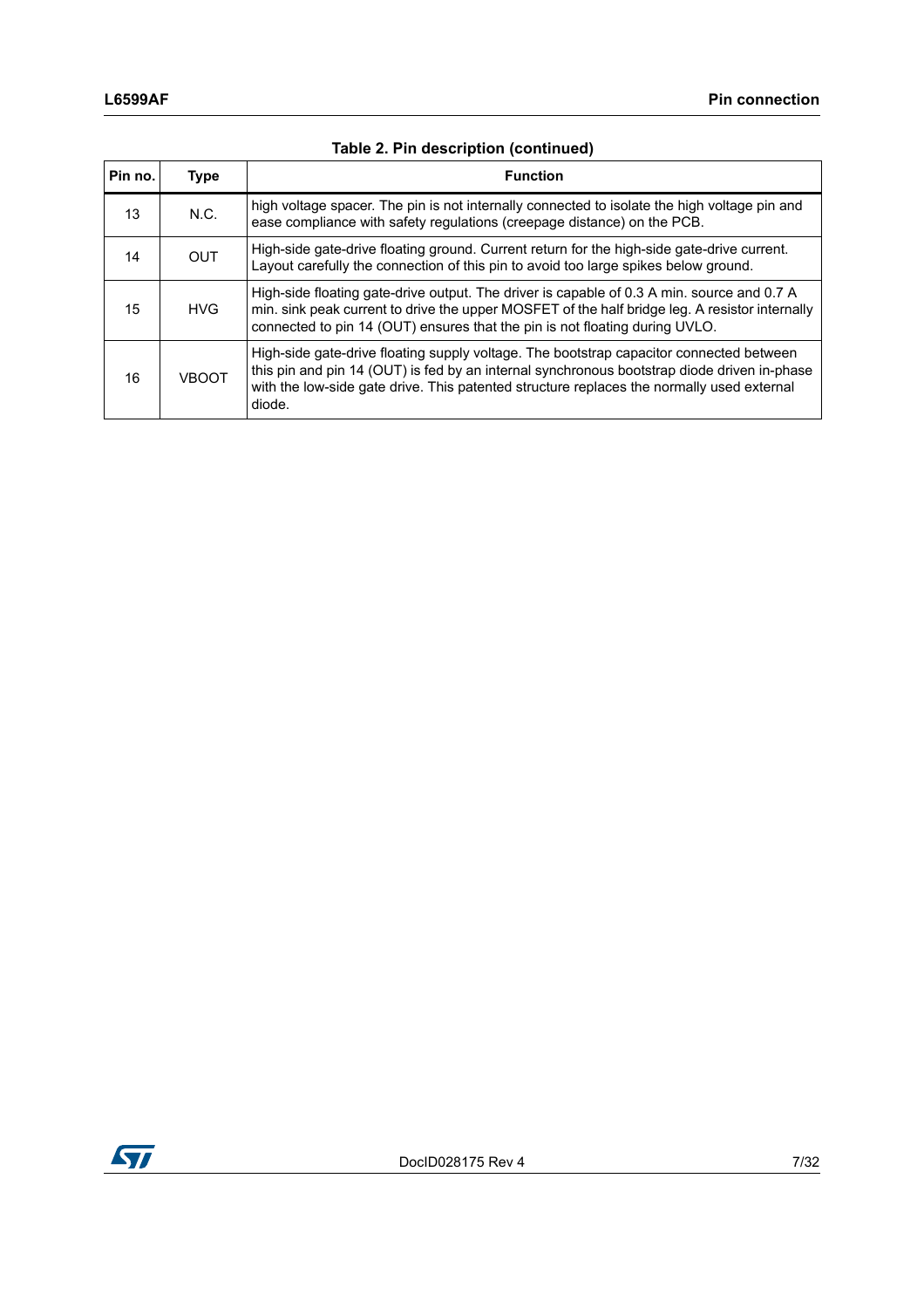# <span id="page-7-0"></span>**4 Electrical data**

# <span id="page-7-1"></span>**4.1 Absolute maximum ratings**

| $1806$ $\sigma$ . Absolute maximum rating |                                            |                                           |                                                                                          |                          |  |  |  |
|-------------------------------------------|--------------------------------------------|-------------------------------------------|------------------------------------------------------------------------------------------|--------------------------|--|--|--|
| Symbol<br>Pin                             |                                            | <b>Parameter</b>                          | <b>Value</b>                                                                             | <b>Unit</b>              |  |  |  |
| $V_{\text{BOOT}}$                         | 16                                         | Floating supply voltage                   | $-1$ to 618                                                                              | V                        |  |  |  |
| <b>HVG</b>                                | 15                                         | <b>HVG voltage</b>                        | $V_{\text{OUT}}$ -0.3 to $V_{\text{BOOT}}$ +0.3                                          | V                        |  |  |  |
| $V_{\text{OUT}}$                          | 14                                         | Floating ground voltage                   | -3 up to a value included<br>in the range V <sub>BOOT</sub> -18<br>and V <sub>BOOT</sub> | V                        |  |  |  |
| $dV_{\text{OUT}}/dt$                      | 14                                         | Floating ground max. slew rate            | 50                                                                                       | V/ns                     |  |  |  |
| <b>Vcc</b>                                | 12                                         | IC supply voltage (Icc = 25 mA)           | Self-limited                                                                             | V                        |  |  |  |
| <b>LVG</b>                                | 11                                         | LVG voltage                               | -0.3 to $V_{CC}$ +0.3                                                                    | V                        |  |  |  |
| V <sub>PFC_STOP</sub>                     | 9                                          | Maximum voltage (pin open)                | $-0.3$ to Vcc                                                                            | V                        |  |  |  |
| <b>I</b> PFC_STOP                         | 9                                          | Maximum sink current (pin low)            | Self-limited                                                                             | A                        |  |  |  |
| VLINEmax                                  | 7                                          | Maximum pin voltage (Ipin $\leq$ 1 mA)    | Self-limited                                                                             | V                        |  |  |  |
| <b>I</b> RFmin                            | 4                                          | Maximum source current                    | $\overline{2}$                                                                           | mA                       |  |  |  |
|                                           | 1 to $6, 8$                                | Analog inputs and outputs                 | $-0.3$ to 5                                                                              | V                        |  |  |  |
| Ptot                                      | Power dissipation at $T_A$ = 70 °C (DIP16) |                                           | 1                                                                                        | W                        |  |  |  |
|                                           |                                            | Power dissipation at $T_A$ = 50 °C (SO16) | 0.83                                                                                     | $\overline{\phantom{a}}$ |  |  |  |
| Τj                                        |                                            | Junction temperature operating range      | $-50$ to 150                                                                             | $^{\circ}$ C             |  |  |  |
| <b>Tstg</b>                               |                                            | Storage temperature                       | $-55$ to 150                                                                             | $^{\circ}$ C             |  |  |  |
|                                           |                                            |                                           |                                                                                          |                          |  |  |  |

### **Table 3. Absolute maximum rating**

*Note: ESD immunity for pins 14, 15 and 16 is guaranteed up to 900 V.*

# <span id="page-7-2"></span>**4.2 Thermal data**

## **Table 4. Thermal data**

| <b>Symbol</b>  | Parameter                                          | Value | Unit          |
|----------------|----------------------------------------------------|-------|---------------|
| <b>Yth(JA)</b> | Max. thermal resistance junction to ambient (SO16) | 120   | $\degree$ C/W |

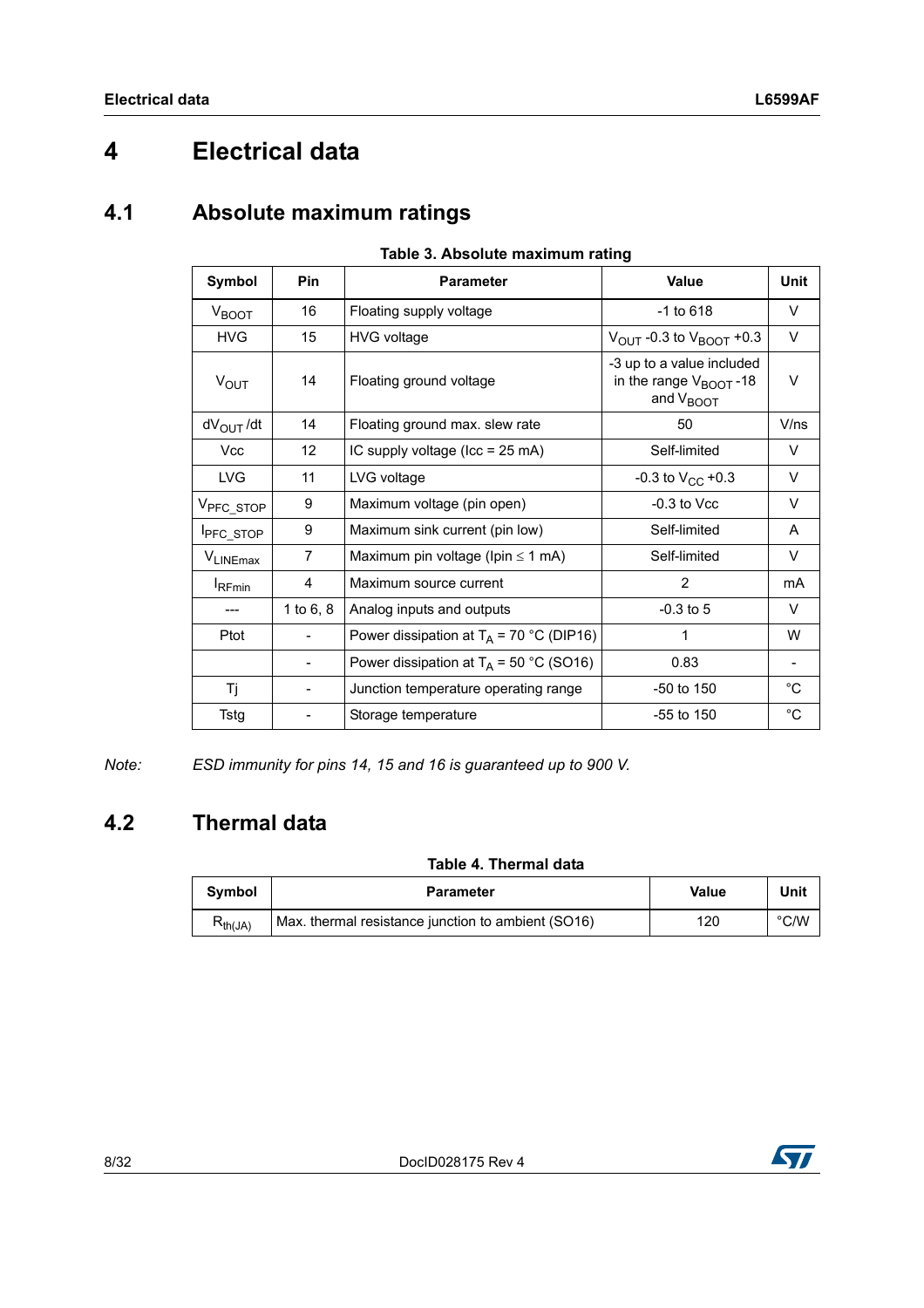# <span id="page-8-0"></span>**5 Electrical characteristics**

 $T_J$  = - 50 to 125 °C,  $V_{CC}$  = 15 V, VBOOT = 15 V, C<sub>HVG</sub> = C<sub>LVG</sub> = 1 nF; C<sub>F</sub> = 470 pF;

 $R_{\text{RFmin}}$  = 12 k $\Omega$ ; unless otherwise specified.

| <b>Symbol</b>                                  | <b>Parameter</b>                             | <b>Test condition</b>                                                                           | Min.                         | Typ.                     | Max.                     | <b>Unit</b>  |
|------------------------------------------------|----------------------------------------------|-------------------------------------------------------------------------------------------------|------------------------------|--------------------------|--------------------------|--------------|
| IC supply voltage                              |                                              |                                                                                                 |                              |                          |                          |              |
| <b>Vcc</b>                                     | Operating range                              | After device turn-on                                                                            | 8.85                         |                          | 16                       | V            |
| $Vec_{On}$                                     | Turn-on threshold                            | Voltage rising                                                                                  | 10                           | 10.7                     | 11.4                     | V            |
| $Vec_{Off}$                                    | Turn-off threshold                           | Voltage falling                                                                                 | 7.45                         | 8.15                     | 8.85                     | $\vee$       |
| <b>Hys</b>                                     | Hysteresis                                   |                                                                                                 |                              | 2.55                     | $\overline{\phantom{0}}$ | V            |
| $V_{Z}$                                        | Vcc clamp voltage                            | Iclamp = $15 \text{ mA}$                                                                        | 16                           | 17                       | $\overline{\phantom{0}}$ | V            |
| <b>Supply current</b>                          |                                              |                                                                                                 |                              |                          |                          |              |
| I <sub>start-up</sub>                          | Startup current                              | Before device turn-on<br>$Vec$ = $Vec_{On}$ - 0.2 V                                             |                              | 200                      | 250                      | μA           |
| $I_q$                                          | Quiescent current                            | Device on, $V_{STBY} = 1 V$                                                                     |                              | 1.5                      | $\overline{2}$           | mA           |
| $I_{op}$                                       | Operating current                            | Device on, $V_{STBY} = V_{RFmin}$                                                               | $\overline{\phantom{a}}$     | 3.5                      | 5                        | mA           |
| $I_q$                                          | Residual consumption                         | $V_{DIS}$ > 1.85 V or $V_{DELAY}$ > 3.5 V<br>or $V_{LINE}$ < 1.24 V or $V_{LINE}$ = $V_{clamp}$ |                              | 300                      | 400                      | μA           |
|                                                | High-side floating gate-drive supply         |                                                                                                 |                              |                          |                          |              |
| <b>ILKBOOT</b>                                 | V <sub>BOOT</sub> pin leakage current        | $V_{\text{BOOT}}$ = 580 V                                                                       | $\overline{\phantom{0}}$     | $\overline{\phantom{a}}$ | 5                        | μA           |
| <b>ILKOUT</b>                                  | OUT pin leakage current                      | $V_{\text{OUT}}$ = 562 V                                                                        | $\overline{\phantom{0}}$     |                          | 5                        | μA           |
| $R_{DS(on)}$                                   | Synchronous bootstrap<br>diode on-resistance | $V_{LVG}$ = HIGH                                                                                |                              | 150                      |                          | Ω            |
|                                                | <b>Overcurrent comparator</b>                |                                                                                                 |                              |                          |                          |              |
| <b>I</b> <sub>ISEN</sub>                       | Input bias current                           | $V_{\text{ISEN}}$ = 0 to $V_{\text{ISENdis}}$                                                   | $\overline{\phantom{0}}$     | $\overline{\phantom{0}}$ | $-1$                     | μA           |
| $t_{LEB}$                                      | Leading edge blanking                        | After $V_{HVG}$ and $V_{LVG}$ low-to-high<br>transition                                         |                              | 250                      |                          | ns           |
| <b>VISENX</b>                                  | Frequency shift threshold                    | Voltage rising $(1)$                                                                            | 0.76                         | 0.8                      | 0.84                     | V            |
|                                                | Hysteresis                                   | Voltage falling                                                                                 |                              | 50                       |                          | mV           |
| VISENdis                                       | Latch-off threshold                          | Voltage rising <sup>(1)</sup>                                                                   | 1.44                         | 1.5                      | 1.56                     | V            |
| $\mathsf{td}_{(\mathsf{H}\text{-}\mathsf{L})}$ | Delay to output                              | $\overline{\phantom{m}}$                                                                        | $\qquad \qquad \blacksquare$ | 300                      | 400                      | ns           |
| <b>Line sensing</b>                            |                                              |                                                                                                 |                              |                          |                          |              |
| Vth                                            | Threshold voltage                            | Voltage rising or falling <sup>(1)</sup>                                                        | 1.2                          | 1.24                     | 1.28                     | $\mathsf{V}$ |
| $I_{Hys}$                                      | Current hysteresis                           | $V_{LINE} = 1.1 V$                                                                              | 10                           | 13                       | 16                       | μA           |
| $V_{\text{clamp}}$                             | Clamp level                                  | $I_{LINE} = 1 mA$                                                                               | 6                            | $\qquad \qquad -$        | 8                        | V            |

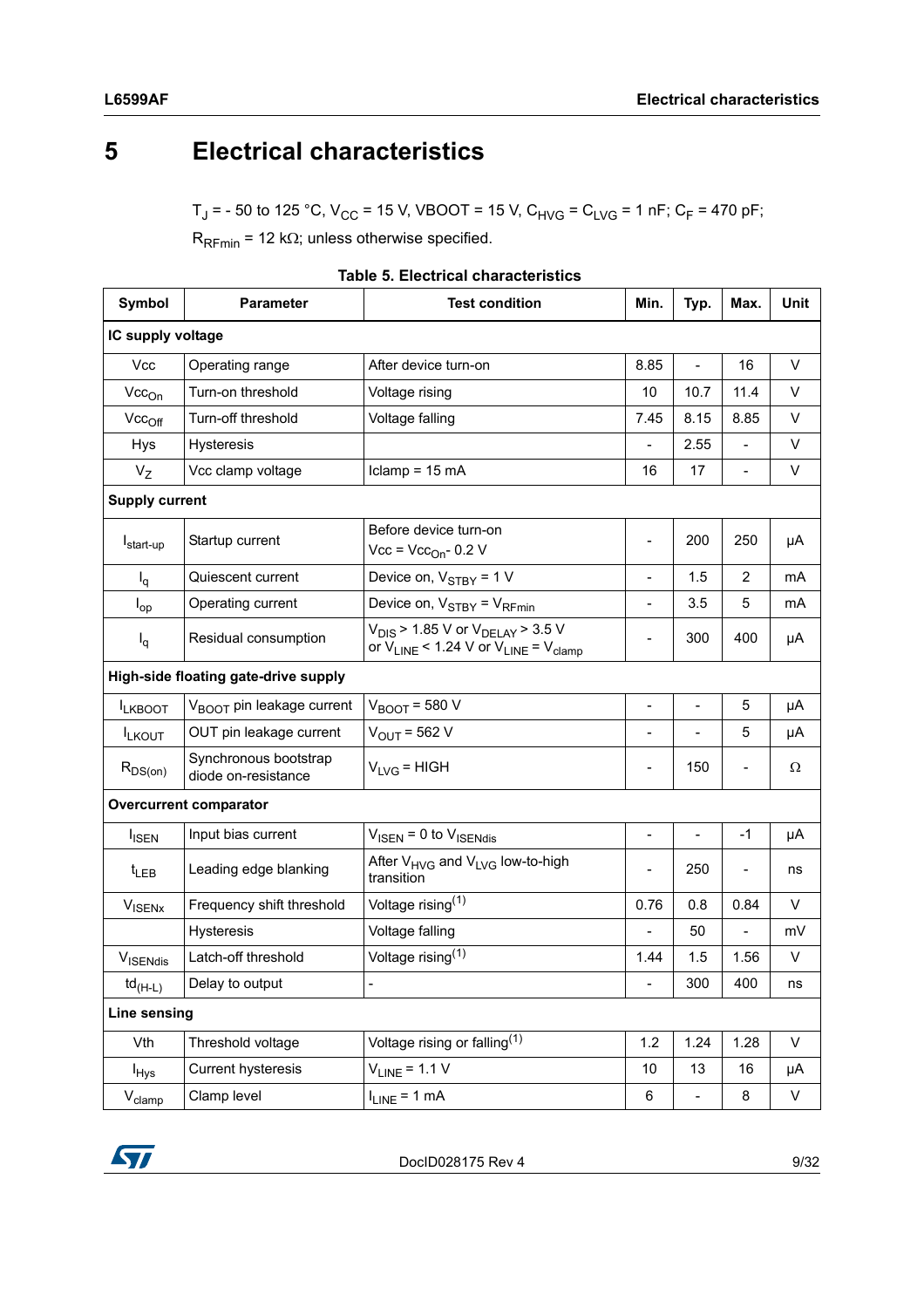| <b>Symbol</b>                    | <b>Parameter</b>                                       | <b>Test condition</b>                                     | Min.                     | Typ.                     | Max.                     | Unit     |
|----------------------------------|--------------------------------------------------------|-----------------------------------------------------------|--------------------------|--------------------------|--------------------------|----------|
| <b>DIS function</b>              |                                                        |                                                           |                          |                          |                          |          |
| $I_{DIS}$                        | Input bias current                                     | $V_{DIS} = 0$ to Vth                                      |                          |                          | $-1$                     | μA       |
| Vth                              | Disable threshold                                      | Voltage rising (1)                                        | 1.78                     | 1.85                     | 1.92                     | V        |
| <b>Oscillator</b>                |                                                        |                                                           |                          |                          |                          |          |
| D                                | Output duty cycle                                      | Both HVG and LVG                                          | 48                       | 50                       | 52                       | $\%$     |
| $f_{\rm osc}$                    | Oscillation frequency                                  |                                                           | 58.2                     | 62                       | 65.8                     | kHz      |
|                                  |                                                        | $R_{\text{RFmin}}$ = 2.7 k $\Omega$                       | 240                      | 250                      | 260                      |          |
| $T_D$                            | Deadtime                                               | Between HVG and LVG                                       | 0.2                      | 0.3                      | 0.4                      | μs       |
| $V_{CFp}$                        | Peak value                                             |                                                           | $\overline{\phantom{0}}$ | 3.9                      | $\blacksquare$           | V        |
| $V_{CFV}$                        | Valley value                                           | $\overline{a}$                                            | $\overline{a}$           | 0.9                      | $\overline{\phantom{a}}$ | V        |
|                                  |                                                        | (1)                                                       | 1.93                     | 2                        | 2.07                     | $\vee$   |
| $V_{REF}$                        | Voltage reference at pin 4                             | $I_{REF} = -2 mA^{(1)}$                                   | 1.8                      | $\overline{2}$           | $2.2\,$                  |          |
| $K_M$                            | Current mirroring ratio                                |                                                           |                          | 1                        |                          | A/A      |
| PFC_STOP function                |                                                        |                                                           |                          |                          |                          |          |
| $I_{\text{leak}}$                | High level leakage current                             | $V_{PFC STOP}$ = Vcc, $V_{DIS}$ = 0 V                     |                          |                          | 1                        | μA       |
| R <sub>PFC_STOP</sub>            | ON-state resistance                                    | $I_{\text{PFC STOP}} = 1 \text{ mA}$<br>$V_{DIS} = 1.5 V$ |                          | 130                      | 200                      | $\Omega$ |
| $V_L$                            | Low saturation level                                   | $I_{PFC STOP} = 1$ mA,<br>$V_{DIS} = 1.5 V$               |                          | $\overline{\phantom{0}}$ | 0.2                      | V        |
| <b>Soft-start function</b>       |                                                        |                                                           |                          |                          |                          |          |
| $I_{\text{leak}}$                | Open-state current                                     | $V(Css) = 2 V$                                            | $\overline{a}$           | $\overline{a}$           | 0.5                      | μA       |
| R                                | Discharge resistance                                   | $V_{\text{ISEN}}$ > $V_{\text{ISENX}}$                    |                          | 120                      | $\overline{\phantom{a}}$ | Ω        |
| <b>Standby function</b>          |                                                        |                                                           |                          |                          |                          |          |
| $I_{DIS}$                        | Input bias current                                     | $V_{DIS} = 0$ to Vth                                      |                          | $\overline{\phantom{0}}$ | $-1$                     | μA       |
| Vth                              | Disable threshold                                      | Voltage falling <sup>(1)</sup>                            | 1.2                      | 1.24                     | 1.28                     | V        |
| Hys                              | Hysteresis                                             | Voltage rising                                            |                          | 50                       |                          | mV       |
| <b>Delayed shutdown function</b> |                                                        |                                                           |                          |                          |                          |          |
| I <sub>leak</sub>                | Open-state current                                     | $V(DELAY) = 0$                                            | $\frac{1}{2}$            | $\overline{\phantom{0}}$ | 0.5                      | μA       |
| <b>I</b> CHARGE                  | Charge current                                         | $V_{\text{DELAY}} = 1 V,$<br>$V_{\text{ISEN}} = 0.85 V$   | 100                      | 150                      | 200                      | μA       |
| Vth <sub>1</sub>                 | Threshold for forced<br>operation at max.<br>frequency | Voltage rising $(1)$                                      | 1.98                     | 2.05                     | 2.12                     | V        |
| Vth <sub>2</sub>                 | Shutdown threshold                                     | Voltage rising <sup>(1)</sup>                             | 3.35                     | 3.5                      | 3.65                     | V        |
| Vth <sub>3</sub>                 | Restart threshold                                      | Voltage falling <sup>(1)</sup>                            |                          | 0.33                     | 0.36                     | V        |

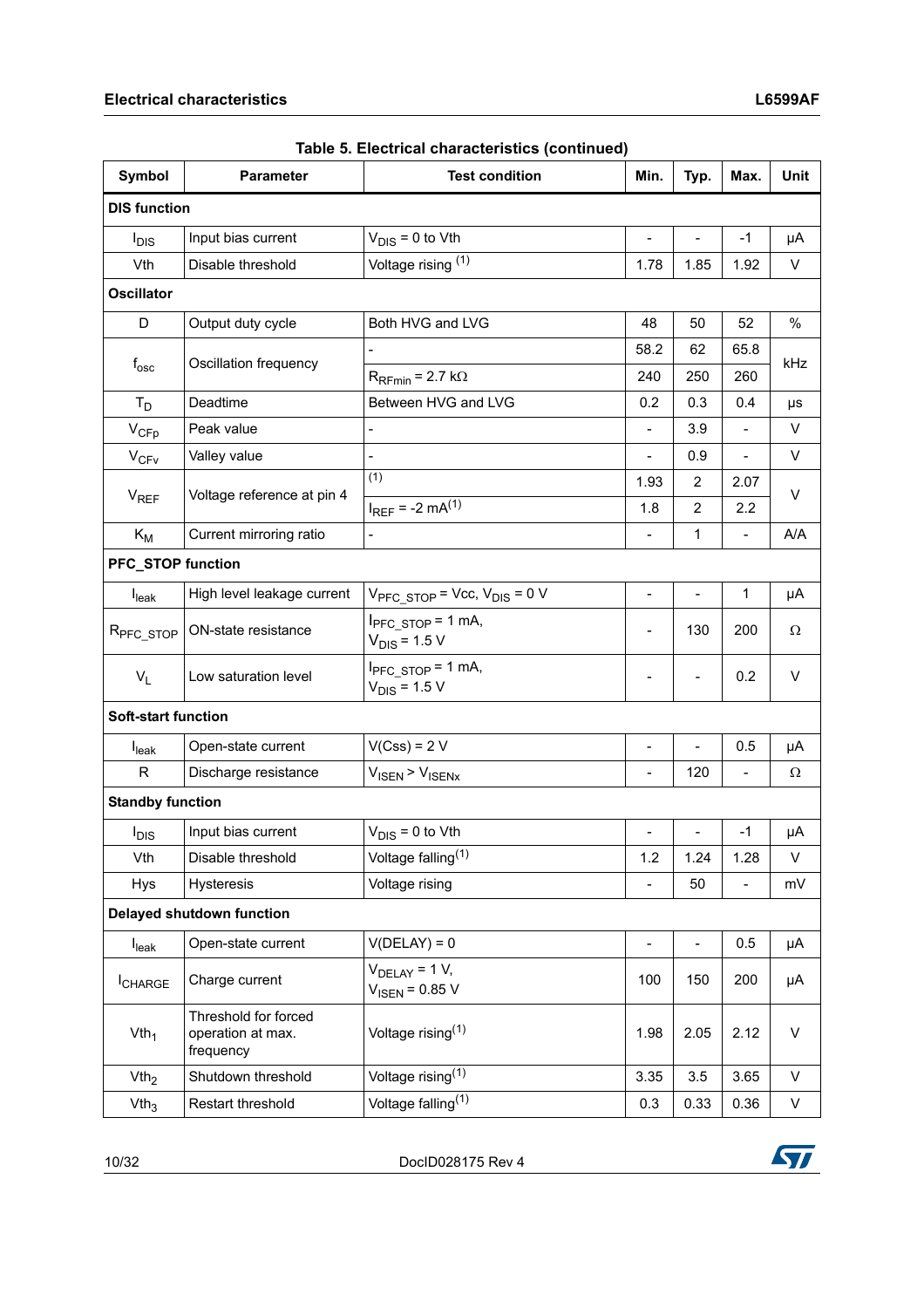| <b>Symbol</b>                                    | <b>Parameter</b>       | <b>Test condition</b>                          | Min.                         | Typ.                         | Max.                         | <b>Unit</b> |
|--------------------------------------------------|------------------------|------------------------------------------------|------------------------------|------------------------------|------------------------------|-------------|
| Low-side gate driver (voltages referred to GND)  |                        |                                                |                              |                              |                              |             |
| <b>VLVGL</b>                                     | Output low voltage     | $I_{sink}$ = 200 mA                            | $\overline{\phantom{a}}$     | $\overline{\phantom{a}}$     | 1.8                          | V           |
| <b>VLVGH</b>                                     | Output high voltage    | $I_{\text{source}} = 5 \text{ mA}$             | 12.8                         | 13.3                         | $\qquad \qquad \blacksquare$ | V           |
| <b>I</b> sourcepk                                | Peak source current    | -                                              | $-0.3$                       | $\overline{\phantom{a}}$     | $\blacksquare$               | A           |
| <b>I</b> sinkpk                                  | Peak sink current      | -                                              | 0.7                          | $\qquad \qquad \blacksquare$ | $\overline{\phantom{a}}$     | A           |
| $t_{\rm f}$                                      | Fall time              | $\overline{a}$                                 | $\blacksquare$               | 30                           | $\overline{\phantom{a}}$     | ns          |
| $t_{r}$                                          | Rise time              |                                                | $\overline{\phantom{0}}$     | 60                           | $\overline{\phantom{a}}$     | ns          |
| $\qquad \qquad \blacksquare$                     | <b>UVLO</b> saturation | $Vcc = 0$ to $Vcc_{On}$ ,<br>$I_{sink} = 2 mA$ | $\qquad \qquad \blacksquare$ | $\overline{\phantom{0}}$     | 1.1                          | $\vee$      |
| High-side gate driver (voltages referred to OUT) |                        |                                                |                              |                              |                              |             |
| <b>VLVGL</b>                                     | Output low voltage     | $I_{\text{sink}}$ = 200 mA                     |                              | $\overline{\phantom{0}}$     | 1.8                          | V           |
| <b>VLVGH</b>                                     | Output high voltage    | $I_{source} = 5 mA$                            | 12.8                         | 13.3                         |                              | $\vee$      |
| <b>I</b> sourcepk                                | Peak source current    |                                                | $-0.3$                       |                              |                              | A           |
| <b>I</b> sinkpk                                  | Peak sink current      |                                                | 0.7                          |                              |                              | A           |
| $t_{\rm f}$                                      | Fall time              |                                                |                              | 30                           |                              | ns          |
| $t_{r}$                                          | Rise time              |                                                |                              | 60                           |                              | ns          |
|                                                  | HVG-OUT pull-down      |                                                |                              | 25                           |                              | $k\Omega$   |

1. Values tracking each other.

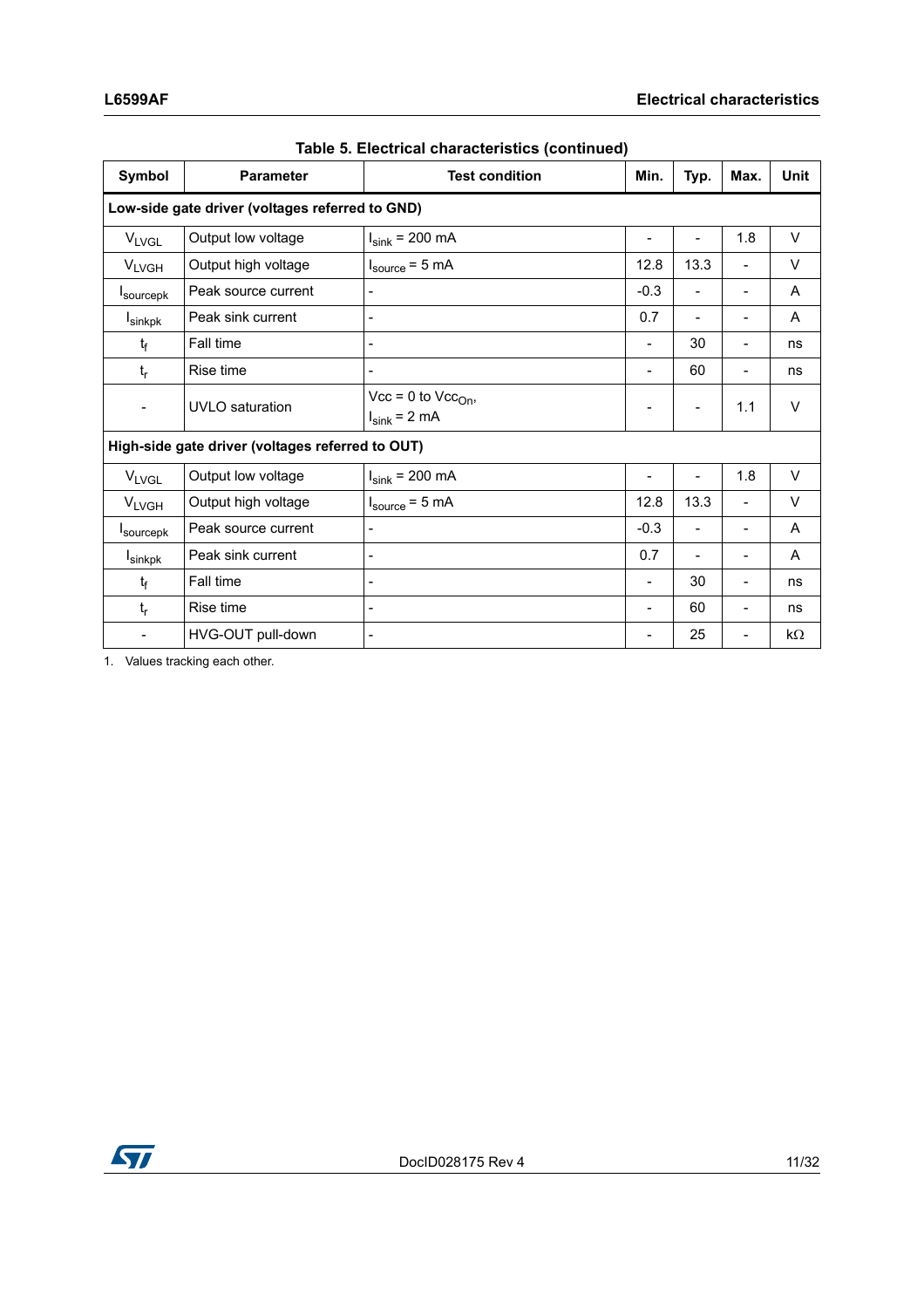# <span id="page-11-0"></span>**6 Application information**

The L6599AF is an advanced double-ended controller specific for resonant half bridge topology (see *[Figure 4](#page-12-1)*). In these converters the switches (MOSFETs) of the half bridge leg are alternately switched on and off (180° out-of-phase) for exactly the same time. This is commonly referred to as operation at "50% duty cycle", although the real duty cycle, that is the ratio of the ON-time of either switch to the switching period, is actually less than 50%. The reason is that there is an internally fixed deadtime  $T_D$  inserted between the turn-off of either MOSFET and the turn-on of the other one, where both MOSFETs are off. This deadtime is essential in order for the converter to work correctly: it ensures soft-switching and enables high-frequency operation with high efficiency and low EMI emissions.

To perform converter output voltage regulation the device is able to operate in different modes (*[Figure 3](#page-11-1)*), depending on the load conditions:

- 1. Variable frequency at heavy and medium/light load. A relaxation oscillator (see *[Section 6.1: Oscillator](#page-12-0)* for more details) generates a symmetrical triangular waveform, which the MOSFET switching is locked to. The frequency of this waveform is related to a current that is modulated by the feedback circuitry. As a result, the tank circuit driven by the half bridge is stimulated at a frequency dictated by the feedback loop to keep the output voltage regulated, therefore exploiting its frequency-dependent transfer characteristics.
- 2. Burst mode control with no or very light load. When the load falls below a value, the converter enters a controlled intermittent operation, where a series of a few switching cycles at a nearly fixed frequency are spaced out by long idle periods where both MOSFETs are in OFF-state. A further load decrease is translated into longer idle periods and then in a reduction of the average switching frequency. When the converter is completely unloaded, the average switching frequency can go down even to few hundred hertz, therefore minimizing magnetizing current losses as well as all frequency-related losses and making it easier to comply with energy saving recommendations.

<span id="page-11-1"></span>



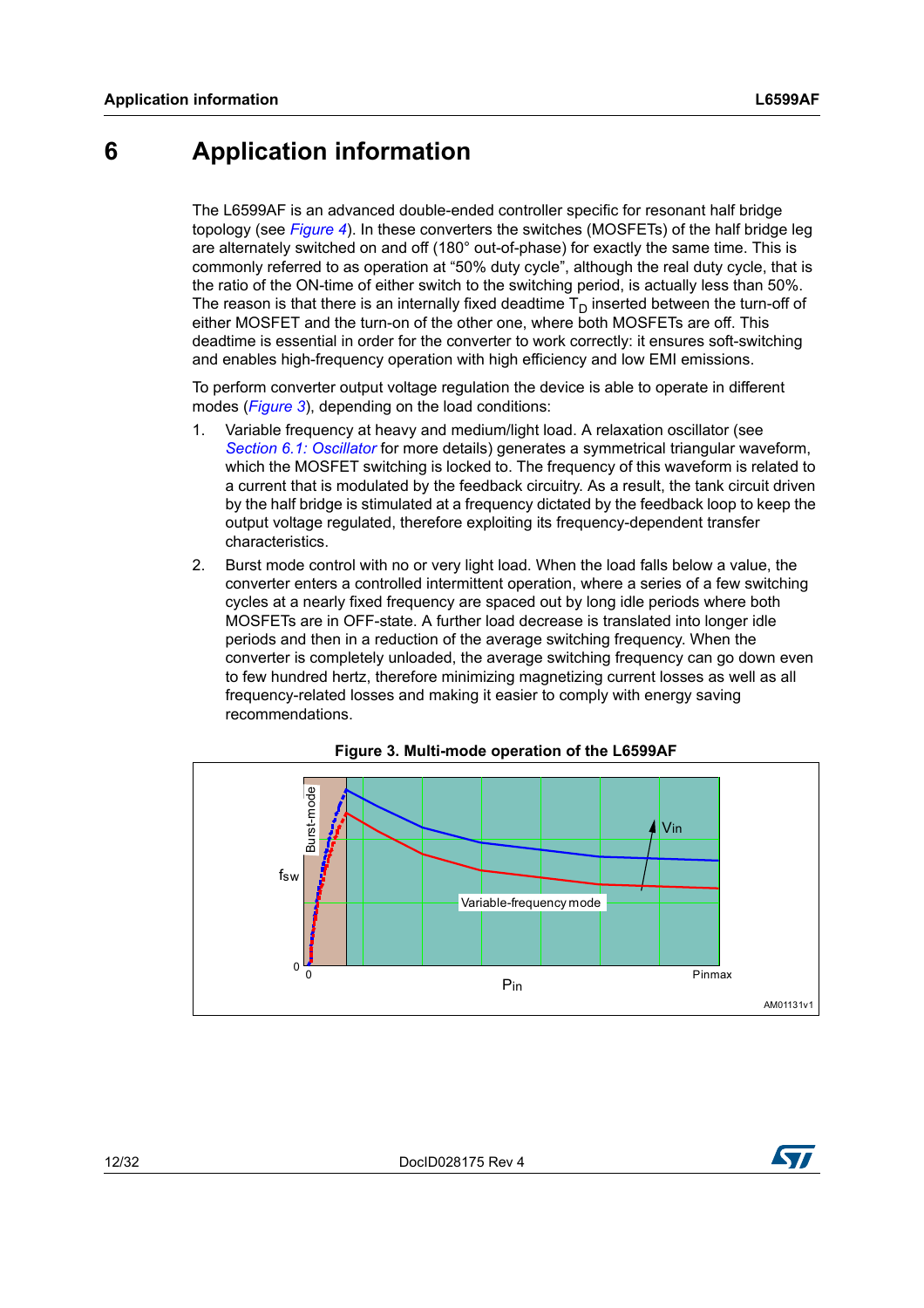<span id="page-12-1"></span>

**Figure 4. Typical system block diagram**

## <span id="page-12-0"></span>**6.1 Oscillator**

The oscillator is programmed externally by means of a capacitor (CF), connected from the pin 3 (CF) to ground, that is alternately charged and discharged by the current defined with the network connected to pin 4 ( $RF_{min}$ ). The pin provides an accurate 2 V reference with about 2 mA source capability and the higher the current sourced by the pin is, the higher the oscillator frequency is. The block diagram of *[Figure 5](#page-13-0)* shows a simplified internal circuit that explains the operation.

The network that loads the  $R_{Fmin}$  pin is generally made up of three branches:

- 1. A resistor  $RF_{min}$  connected between the pin and ground that determines the minimum operating frequency.
- 2. A resistor  $RF_{max}$  connected between the pin and the collector of the (emitter-grounded) phototransistor that transfers the feedback signal from the secondary side back to the primary side; while in operation, the phototransistor modulates the current through this branch - therefore modulating the oscillator frequency - to perform output voltage regulation; the value of  $RF_{max}$  determines the maximum frequency the half bridge is operated at when the phototransistor is fully saturated.
- 3. An R-C series circuit (CSS+RSS) connected between the pin and ground that enables a frequency shift to be set up at startup (see *[Section 6.3: Soft-start on page 18](#page-17-0)*). Note that the contribution of this branch is zero during steady-state operation.

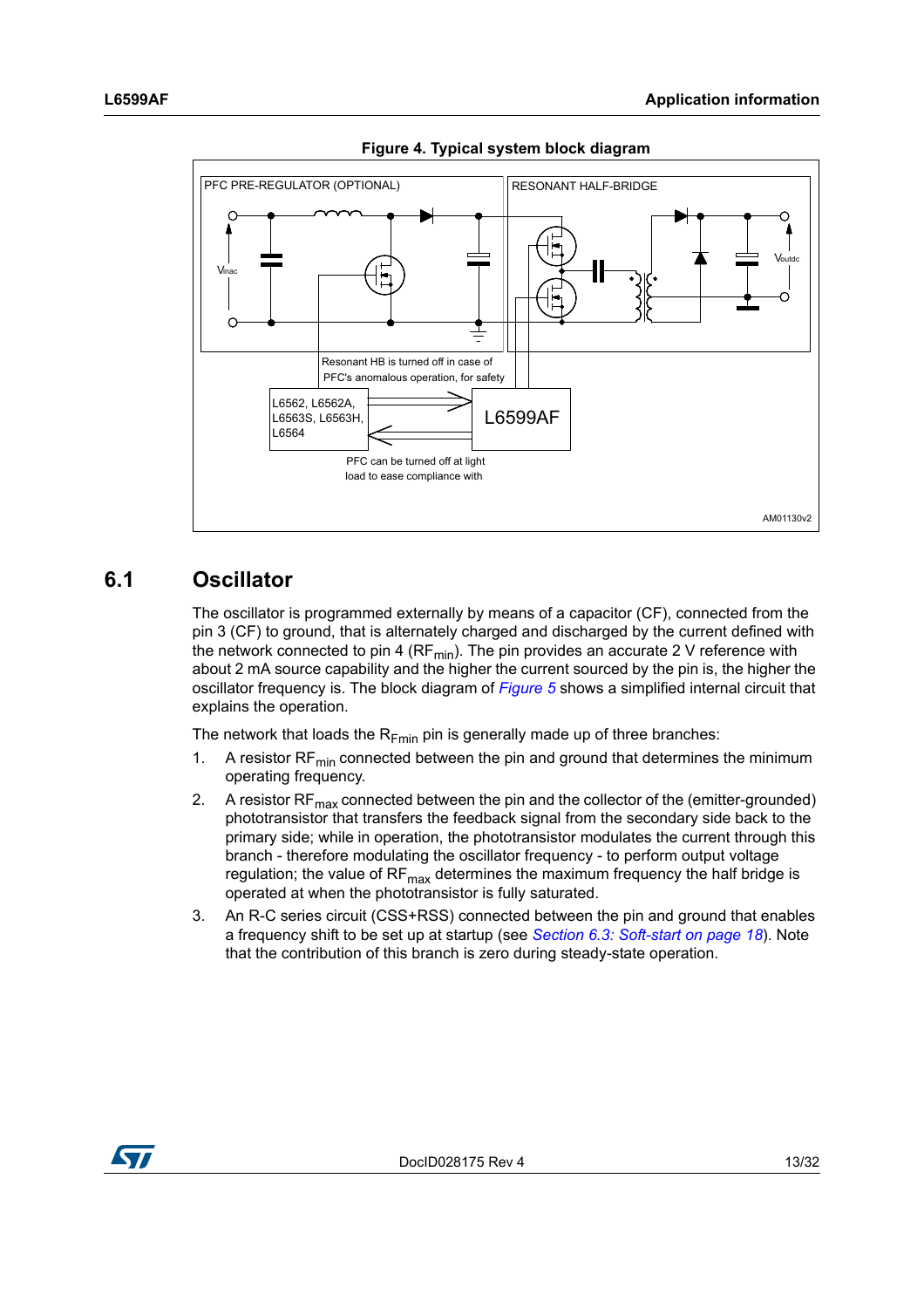<span id="page-13-0"></span>

**Figure 5. Oscillator internal block diagram**

The following approximate relationships hold for the minimum and the maximum oscillator frequency respectively:

### **Equation 1**

$$
f_{min} = \frac{1}{3 \cdot CF \cdot RF_{min}} \quad ; \quad f_{max} = \frac{1}{3 \cdot CF \cdot (RF_{min} / / RF_{max})}
$$

After fixing CF in the hundred pF or in the nF (consistently with the maximum source capability of the RF $_{min}$  pin and trading this off against the total consumption of the device), the value of  $RF_{min}$  and  $RF_{max}$  is selected so that the oscillator frequency is able to cover the entire range needed for regulation, from the minimum value  $f_{min}$  (at minimum input voltage and maximum load) to the maximum value  $f_{\text{max}}$  (at maximum input voltage and minimum load):

### **Equation 2**

$$
RF_{min} = \frac{1}{3 \cdot CF \cdot f_{min}} \quad ; \quad RF_{max} = \frac{RF_{min}}{f_{max} - 1}
$$

A different selection criterion is given for  $R_{Fmax}$  in case burst mode operation at no load is used (see *[Section 6.2: Operation at no load or very light load](#page-14-0)*).

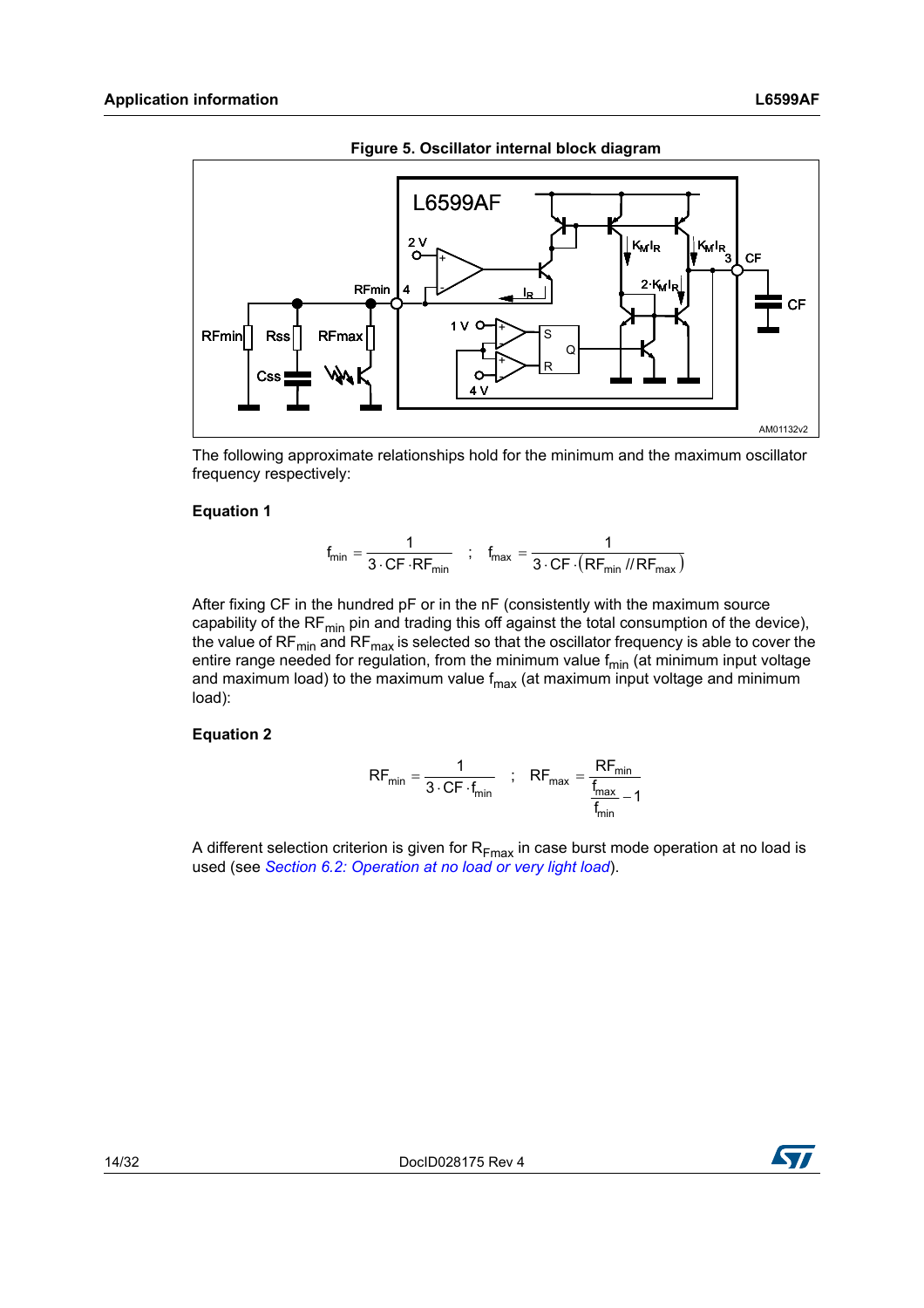<span id="page-14-1"></span>

**Figure 6. Oscillator waveforms and their relationship with gate-driving signals**

In *[Figure 6](#page-14-1)* the timing relationship between the oscillator waveform and the gate-drive signal, as well as the swinging node of the half bridge leg (HB), is shown. Note that the lowside gate drive is turned on while the oscillator triangle is ramping up and the high-side gate drive is turned on while the triangle is ramping down. In this way, at startup, or as the IC resumes switching during burst mode operation, the low-side MOSFET is switched on first to charge the bootstrap capacitor. As a result, the bootstrap capacitor is always charged and ready to supply the high-side floating driver.

# <span id="page-14-0"></span>**6.2 Operation at no load or very light load**

When the resonant half bridge is lightly loaded or not loaded at all, its switching frequency is at its maximum value. To keep the output voltage under control in these conditions and to avoid losing soft-switching, there must be some significant residual current flowing through the transformer's magnetizing inductance. This current, however, produces some associated losses that prevent converter no load consumption from achieving very low values.

To overcome this issue, the L6599AF enables the designer to make the converter operate intermittently (burst mode operation), with a series of a few switching cycles spaced out by long idle periods where both MOSFETs are in OFF-state, so that the average switching frequency can be substantially reduced. As a result, the average value of the residual magnetizing current and the associated losses are considerably cut down, therefore facilitating the converter to comply with energy saving recommendations.

The L6599AF can be operated in burst mode by using pin 5 (STBY): if the voltage applied to this pin falls below 1.24 V, the IC enters an idle state where both gate-drive outputs are low, the oscillator is stopped, the soft-start capacitor CSS keeps its charge and only the 2 V reference at the  $RF<sub>min</sub>$  pin stays alive to minimize IC consumption and Vcc capacitor discharge. The IC resumes normal operation as the voltage on the pin exceeds 1.24 V by 50 mV.

To implement burst mode operation the voltage applied to the STBY pin needs to be related to the feedback loop. *[Figure 7](#page-15-0)* (a) shows the simplest implementation, suitable with a narrow input voltage range (e.g. when there is a PFC front-end).

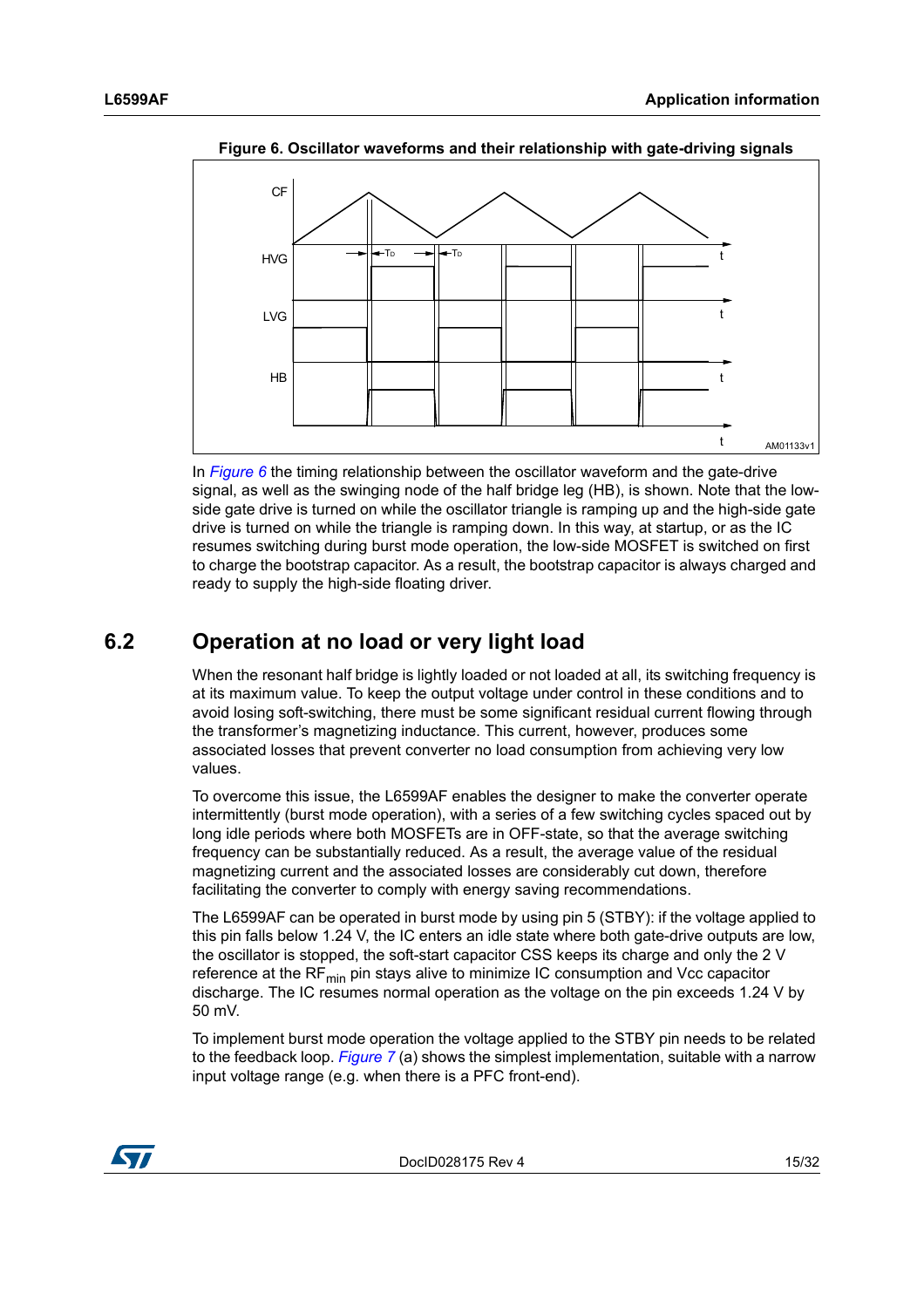

### <span id="page-15-0"></span>**Figure 7. Burst mode implementation: a) narrow input voltage range; b) wide input voltage range**

Essentially,  $RF_{max}$  defines the switching frequency  $f_{max}$  above which the L6599AF enters burst mode operation. Once  $f_{max}$  is fixed, RF $_{max}$  is found from the relationship:

### **Equation 3**

$$
RF_{\text{max}} = \frac{3}{8} \frac{RF_{\text{min}}}{\frac{f_{\text{max}}}{f_{\text{min}}} - 1}
$$

Note that, unlike the f<sub>max</sub> considered in the previous section ([Section 6.1: Oscillator](#page-12-0)), here  $f_{\text{max}}$  is associated to some load Pout<sub>B</sub> greater than the minimum one. Pout<sub>B</sub> is such that the transformer peak currents are low enough not to cause audible noise.

Resonant converter switching frequency, however, depends also on the input voltage; therefore, in the case of quite a large input voltage range with the circuit of *[Figure 7](#page-15-0)*a, the value of Pout<sub>B</sub> would change considerably. In this case it is recommended to use the arrangement shown in *[Figure 7](#page-15-0)*b, where the information on the converter input voltage is added to the voltage applied to the STBY pin. Due to the strongly non-linear relationship between switching frequency and input voltage, it is more practical to find empirically the right amount of correction  $R_A / (R_A + R_B)$  needed to minimize the change of Pout<sub>B</sub>. Make sure to choose the total value  $R_A$  +  $R_B$  much greater than  $R_C$  to minimize the effect on the LINE pin voltage (see *[Section 6.6: Line sensing function on page 23](#page-22-1)*).

Whichever circuit is in use, its operation can be described as follows. As the load falls below the value Pout<sub>B</sub> the frequency tries to exceed the maximum programmed value  $f_{\text{max}}$  and the voltage on the STBY pin ( $V_{STBY}$ ) goes below 1.24 V. The IC then stops with both gate-drive outputs low, so that both MOSFETs of the half bridge leg are in OFF-state. The voltage  $V<sub>STRY</sub>$  now increases as a result of the feedback reaction to the energy delivery stop and, as it exceeds 1.29 V, the IC restarts switching. After a while,  $V_{STBY}$  goes down again in response to the energy burst and stops the IC. In this way, the converter works in a burst mode fashion with a nearly constant switching frequency. A further load decrease then causes a frequency reduction, which can go down even to few hundred hertz. The timing diagram of *[Figure 8](#page-16-0)* illustrates this kind of operation, showing the most significant signals. A small capacitor (typically in the hundred pF) from the STBY pin to ground, placed as close to the IC as possible to reduce switching noise pick-up, helps obtain clean operation.

To help the designer meet energy saving requirements even in power-factor-corrected systems, where a PFC pre-regulator precedes the DC-DC converter, the L6599AF allows that the PFC pre-regulator can be turned off during burst mode operation, therefore

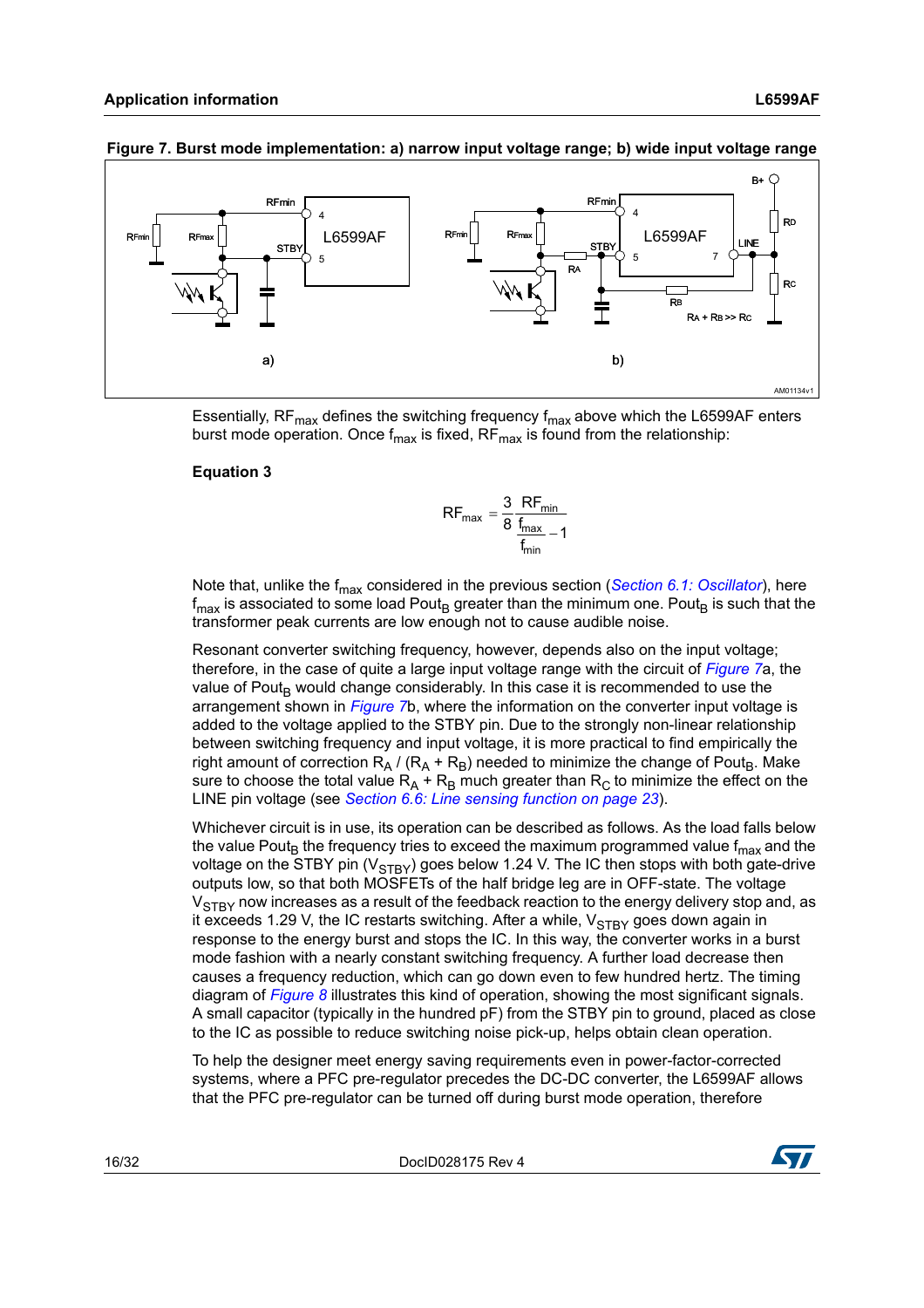eliminating the no load consumption of this stage (0.51 W). There is no compliance issue in that, because EMC regulations on low-frequency harmonic emissions refer to nominal load, no limit is envisaged when the converter operates with light or no load.

To do so, the L6599AF provides pin 9 (PFC\_STOP): it is an open collector output, normally open, that is asserted low when the IC is idle during burst mode operation. This signal is externally used for switching off the PFC controller and the pre-regulator, as shown in *[Figure 9](#page-16-1)*. When the L6599AF is in UVLO, the pin is kept open to let the PFC controller start first.

<span id="page-16-0"></span>

**Figure 8. Load-dependent operating modes: timing diagram**

**Figure 9. How the L6599AF can switch off a PFC controller at light load**

<span id="page-16-1"></span>

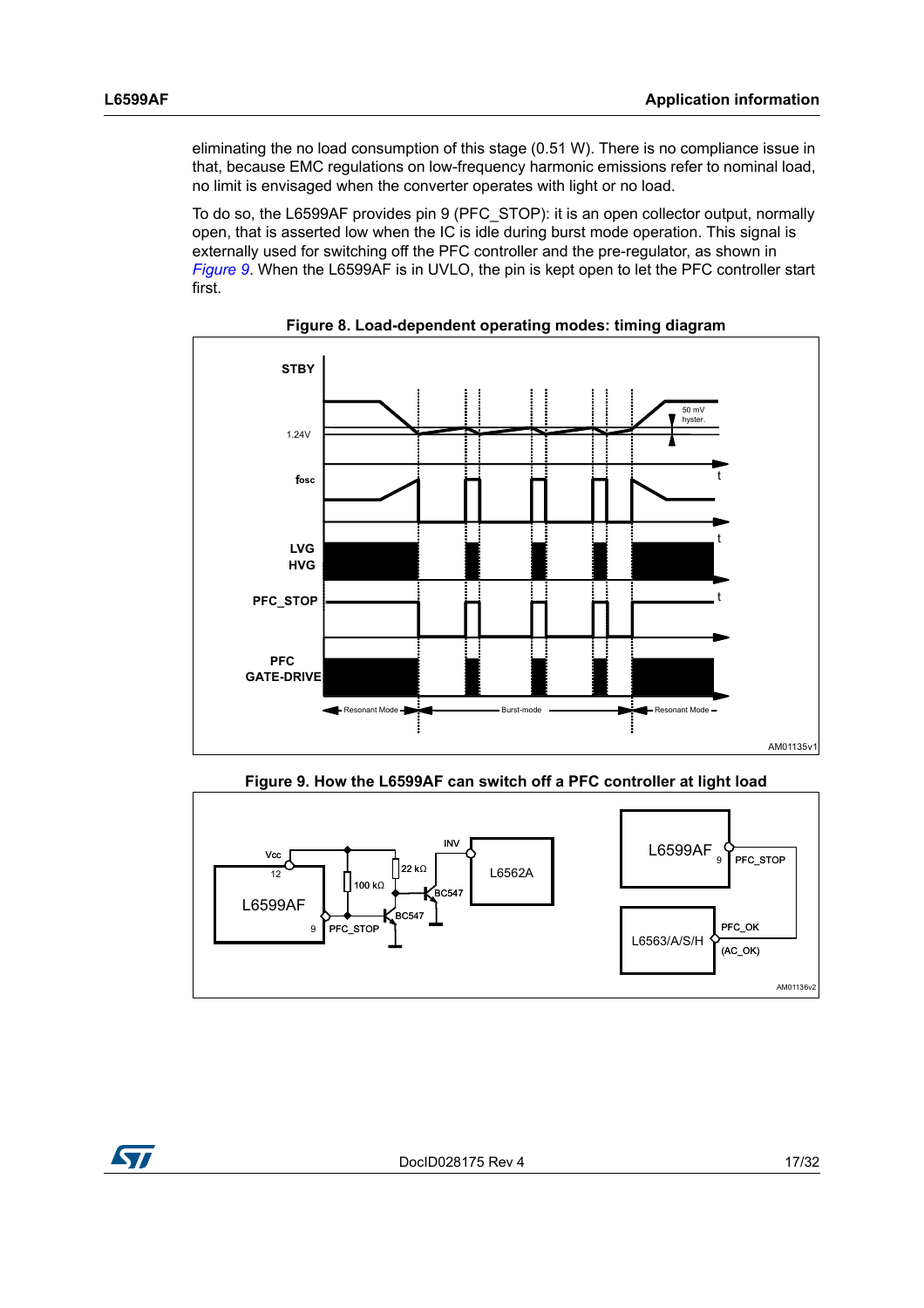## <span id="page-17-0"></span>**6.3 Soft-start**

Generally speaking, the purpose of soft-start is to progressively increase converter power capability when it is started up, so as to avoid excessive inrush current. In resonant converters the deliverable power depends inversely on frequency, soft-start is then done by sweeping the operating frequency from an initial high value until the control loop takes over. With the L6599AF converter, soft-startup is simply realized with the addition of an R-C series circuit from pin 4 (RF<sub>min</sub>) to ground (see *[Figure 10](#page-17-1)*, left).

Initially, the capacitor  $C_{SS}$  is totally discharged, so that the series resistor  $R_{SS}$  is effectively in parallel to RF<sub>min</sub> and the resulting initial frequency is determined by  $R_{SS}$  and RF<sub>min</sub> only, since the optocoupler phototransistor is cut off (as long as the output voltage is not too far away from the regulated value):

### **Equation 4**

$$
f_{start} = \frac{1}{3 \cdot CF \cdot (RF_{min} / / R_{SS})}
$$

The  $C_{SS}$  capacitor is progressively charged until its voltage reaches the reference voltage (2 V) and, consequently, the current through  $R_{SS}$  goes to zero. This conventionally is imposed 5 times by selecting the constants  $R_{SS}$   $C_{SS}$ . Before reaching 2 V on  $C_{SS}$ , the output voltage should be already close to the regulated value and the feedback loop already taken over, so that it is the optocoupler phototransistor to determine the operating frequency from that moment onwards.

During this frequency sweep phase the operating frequency decays following the exponential charge of  $C_{SS}$ , that is, initially it changes relatively quickly but the rate of change gets slower and slower. This counteracts the non-linear frequency dependence of the tank circuit that makes the converter power capability change little as frequency is away from resonance and change very quickly as frequency approaches resonance frequency (see *[Figure 10](#page-17-1)*, right).

### <span id="page-17-1"></span>**Figure 10. Soft-start circuit (left) and power vs. frequency curve in a resonant half bridge (right)**



As a result, the average input current smoothly increases, without the peaking that occurs with linear frequency sweep, and the output voltage reaches the regulated value with almost no overshoot.

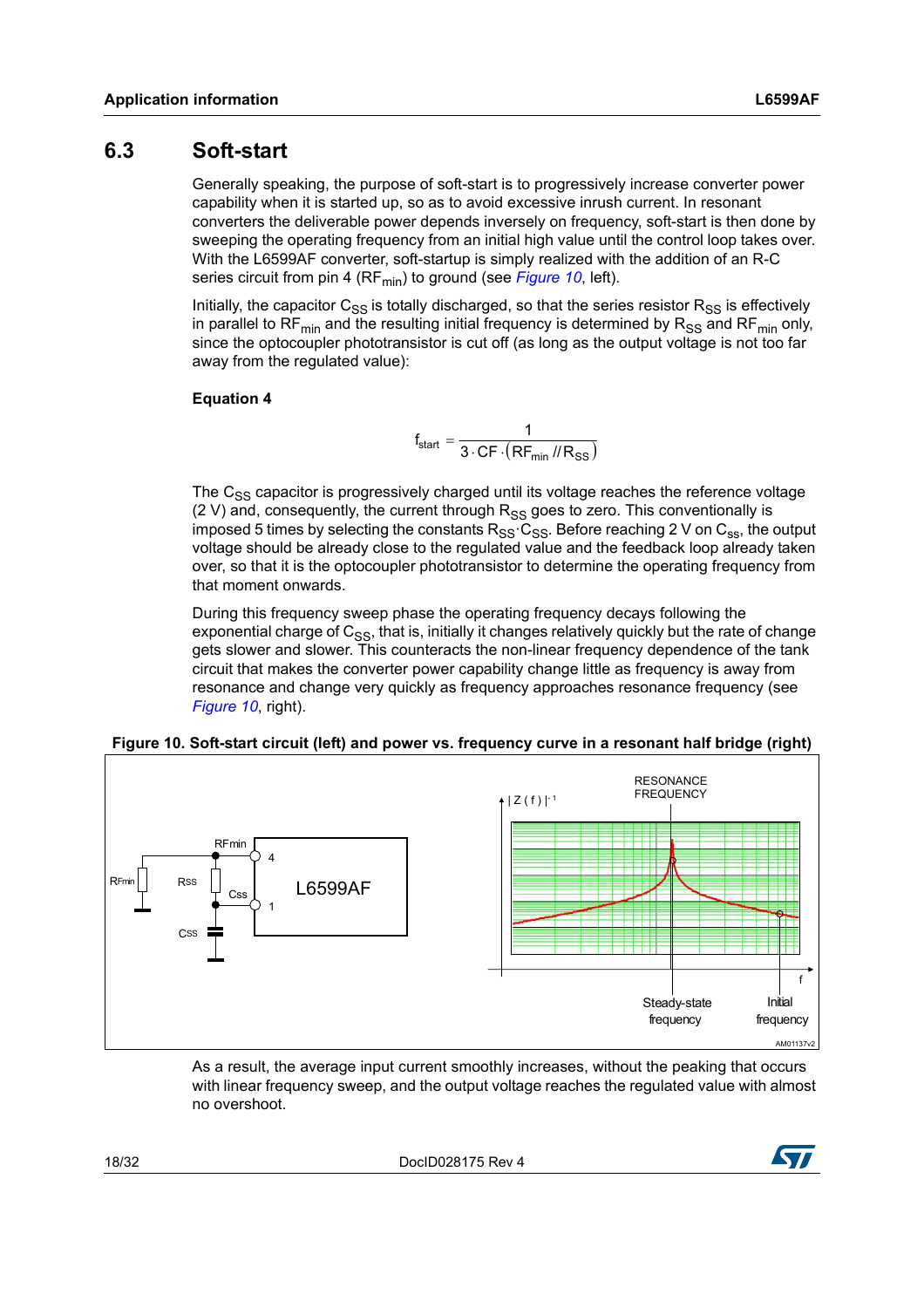Typically,  $R_{SS}$  and  $C_{SS}$  are selected based on the following relationships:

### **Equation 5**

$$
R_{SS} = \frac{RF_{min}}{\frac{f_{start}}{f_{min}} - 1} \quad ; \quad C_{SS} = \frac{3 \cdot 10^{-3}}{R_{SS}}
$$

where  $f_{start}$  is recommended to be at least 4 times  $f_{min}$ . The proposed criterion for  $C_{SS}$  is quite empirical and is a compromise between an effective soft-start action and an effective OCP (see next section). Please refer to the timing diagram of *[Figure 10](#page-17-1)* to see some significant signals during the soft-start phase.

# <span id="page-18-0"></span>**6.4 Current sense, OCP and OLP**

The resonant half bridge is essentially voltage-mode controlled; therefore a current sense input only serves as an overcurrent protection (OCP).

Unlike PWM-controlled converters, where energy flow is controlled by the duty cycle of the primary switch (or switches), in a resonant half bridge the duty cycle is fixed and energy flow is controlled by its switching frequency. This impacts on the way current limitation can be realized. While in PWM-controlled converters energy flow can be limited simply by terminating switch conduction beforehand when the sensed current exceeds a preset threshold (this is commonly known as cycle-by-cycle limitation), in a resonant half bridge the switching frequency, that is, its oscillator frequency must be increased and this cannot be done as quickly as turning off a switch: it takes at least the next oscillator cycle to see the frequency change. This implies that, to have an effective increase able to change the energy flow significantly, the rate of change of the frequency must be slower than the frequency itself. This, in turn, implies that cycle-by-cycle limitation is not feasible and that, therefore, the information on the primary current fed to the current sensing input must be somehow averaged. Of course, the averaging time must not be too long to prevent the primary current from reaching too high values.

In *[Figure 11](#page-19-0)* a couple of current sensing methods are illustrated and are described in the following. The circuit of *[Figure 11](#page-19-0)* a is simpler but the dissipation on the sense resistor Rs might not be negligible, damaging efficiency; the circuit of *[Figure 11](#page-19-0)* b is more complex but virtually lossless and recommended when the efficiency target is very high.

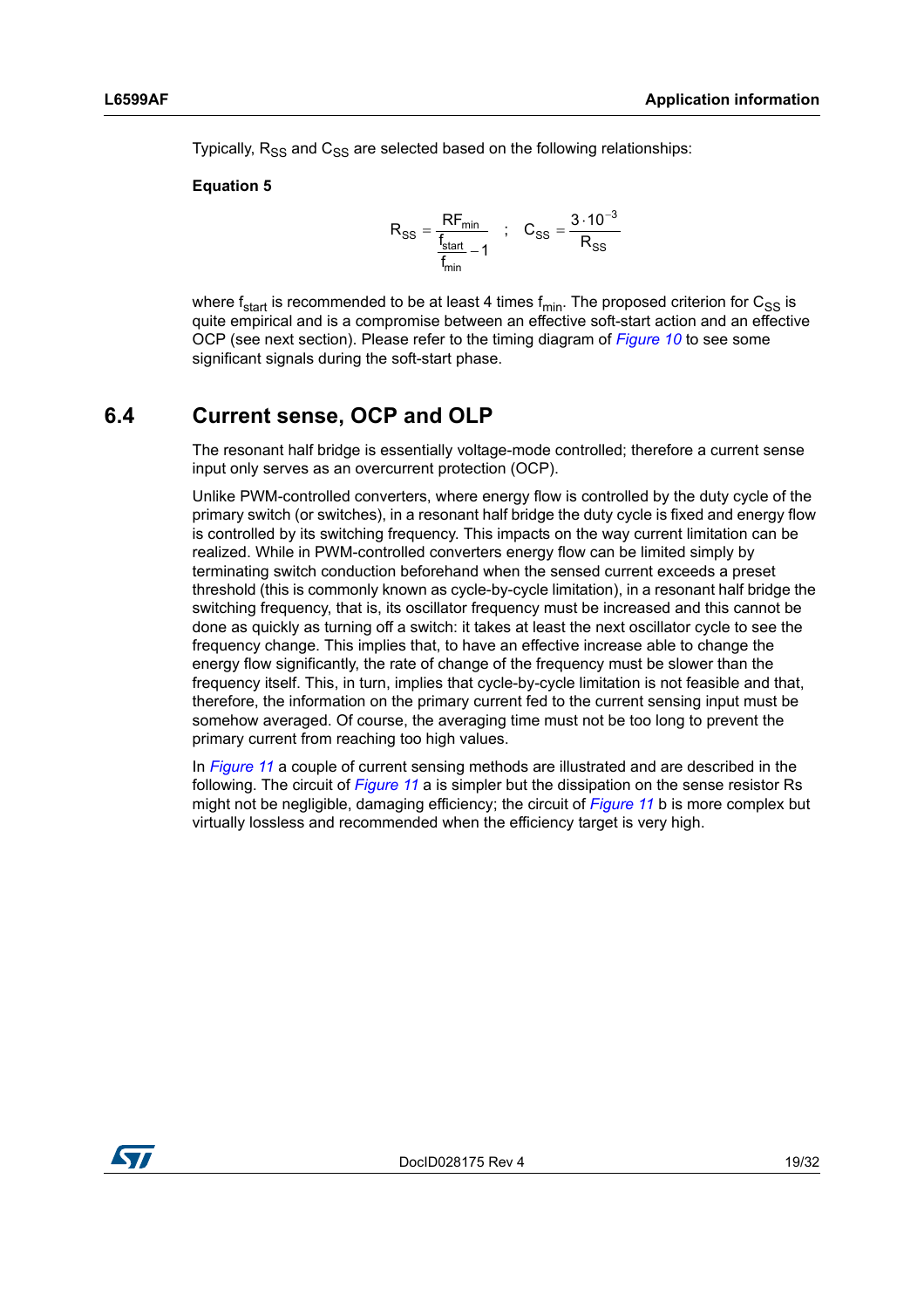

#### <span id="page-19-0"></span>**Figure 11. Current sensing techniques: a) with sense resistor, b) "lossless", with capacitive shunt**

The L6599AF is equipped with a current sensing input (pin 6, ISEN) and a sophisticated overcurrent management system. The ISEN pin is internally connected to the input of a first comparator, referenced to 0.8 V, and to that of a second comparator referenced to 1.5 V. If the voltage externally applied to the pin by either circuit in *[Figure 11](#page-19-0)* exceeds 0.8 V, the first comparator is tripped and this causes an internal switch to be turned on and discharge the soft-start capacitor C<sub>SS</sub> (see *[Section 6.3: Soft-start](#page-17-0)*). This quickly increases the oscillator frequency and thereby limits energy transfer. The discharge goes on until the voltage on the ISEN pin has dropped by 50 mV; this, with an averaging time in the range of 10/ $f_{min}$ , ensures an effective frequency rise. Under output short-circuit, this operation results in a nearly constant peak primary current.

It is normal that the voltage on the ISEN pin may overshoot above 0.8 V; however, if the voltage on the ISEN pin reaches 1.5 V, the second comparator is triggered, the L6599AF shuts down and latches off with both the gate drive outputs and the PFC\_STOP pin low, therefore turning off the entire unit. The supply voltage of the IC must be pulled below the UVLO threshold and then again above the startup level in order to restart. Such an event may occur if the soft-start capacitor  $C_{SS}$  is too large, so that its discharge is not fast enough or in the case of transformer magnetizing inductance saturation or a shorted secondary rectifier.

In the circuit shown in *[Figure 11](#page-19-0)*a, where a sense resistor Rs in series to the source of the low-side MOSFET is used, note the particular connection of the resonant capacitor. In this way the voltage across Rs is related to the current flowing through the high-side MOSFET and is positive most of the switching period, except for the time needed for the resonant current to reverse after the low-side MOSFET has been switched off. Assuming that the time constant of the RC filter is at least ten times the minimum switching frequency  $f_{min}$ , the approximate value of Rs can be found using the empirical equation:

### **Equation 6**

$$
Rs = \frac{Vs_{\text{pkx}}}{I_{\text{Crpkx}}} \approx \frac{5 \cdot 0.8}{I_{\text{Crpkx}}} \approx \frac{4}{I_{\text{Crpkx}}}
$$

where  $I_{CrBtx}$  is the maximum desired peak current flowing through the resonant capacitor and the primary winding of the transformer, which is related to the maximum load and the minimum input voltage.

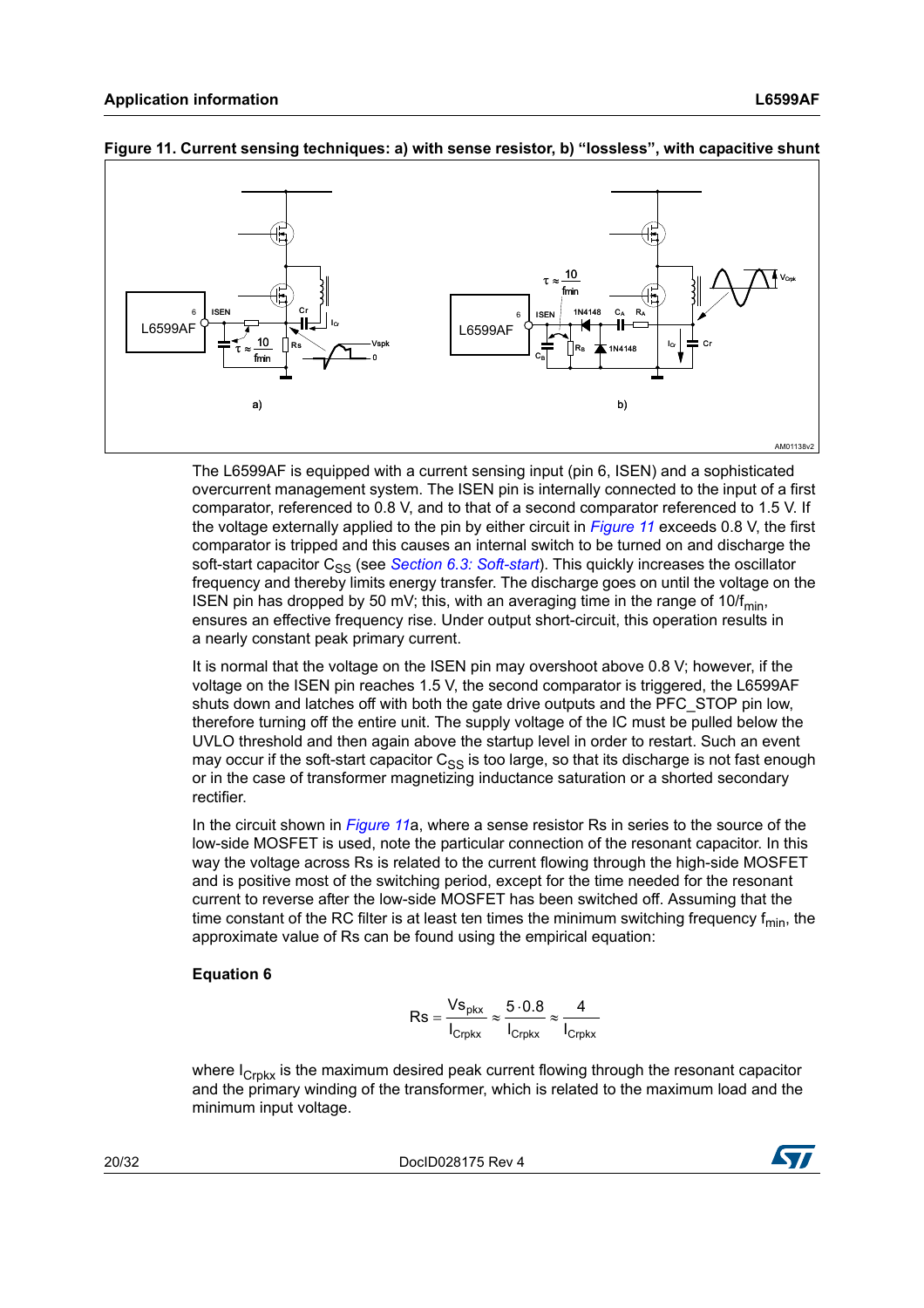The circuit shown in *[Figure 11](#page-19-0)* b can be operated in two different ways. If the resistor  $R_A$  in series to C<sub>A</sub> is small (not above some hundred  $\Omega$ , just to limit current spiking), the circuit operates like a capacitive current divider;  $C_A$  is typically selected equal to Cr/100 or less and is a low-loss type, the sense resistor  $R_B$  is selected as:

#### **Equation 7**

$$
R_B = \frac{0.8 \pi}{I_{Crpkx}} \left( 1 + \frac{C_r}{C_A} \right)
$$

and C<sub>B</sub> is such that  $R_B \cdot C_B$  is in the range of 10 /f<sub>min</sub>.

If the resistor  $R_A$  in series to  $C_A$  is not small (in this case it is typically selected in the ten  $k\Omega$ ), the circuit operates like a divider of the ripple voltage across the resonant capacitor Cr, which, in turn, is related to its current through the reactance of Cr. Again,  $C_A$  is typically selected equal to Cr/100 or less, not necessarily a low-loss type this time, while  $R_B$ (provided it is  $<< R_A$ ) according to:

#### **Equation 8**

$$
\boldsymbol{R}_{\text{B}} = \frac{0.8\,\pi}{I_{\text{Crpkx}}} \frac{\sqrt{R_{\text{A}}^2 + X_{\text{C}_\text{A}}^2}}{X_{\text{Cr}}}
$$

where the reactance of  $C_A$  ( $X_{CA}$ ) and Cr ( $X_{Cr}$ ) should be calculated at the frequency where  $I_{Crpk}$  =  $I_{Crpkx}$ . Again, C<sub>B</sub> is such that  $R_B \cdot C_B$  is in the range of 10 /f<sub>min</sub>.

Whichever circuit is used, the calculated values of Rs or  $R_B$  should be considered just a first cut value that needs to be adjusted after experimental verification.

OCP is effective in limiting primary-to-secondary energy flow in case of an overload or an output short-circuit, but the output current through the secondary winding and rectifiers under these conditions might be so high as to endanger converter safety if continuously flowing. To prevent any damage during these conditions, it is customary to force the converter's intermittent operation, in order to bring the average output current to values such that the thermal stress for the transformer and the rectifiers can be easily handled.

With the L6599AF the designer can externally program the maximum time  $T<sub>SH</sub>$  that the converter is allowed to run overloaded or under short-circuit conditions. Overloads or shortcircuits lasting less than  $T<sub>SH</sub>$  do not cause any other action, therefore providing the system with immunity to short duration phenomena. If, instead,  $T<sub>SH</sub>$  is exceeded, an overload protection (OLP) procedure is activated that shuts down the L6599AF and, in the case of continuous overload/short-circuit, results in continuous intermittent operation with a userdefined duty cycle.

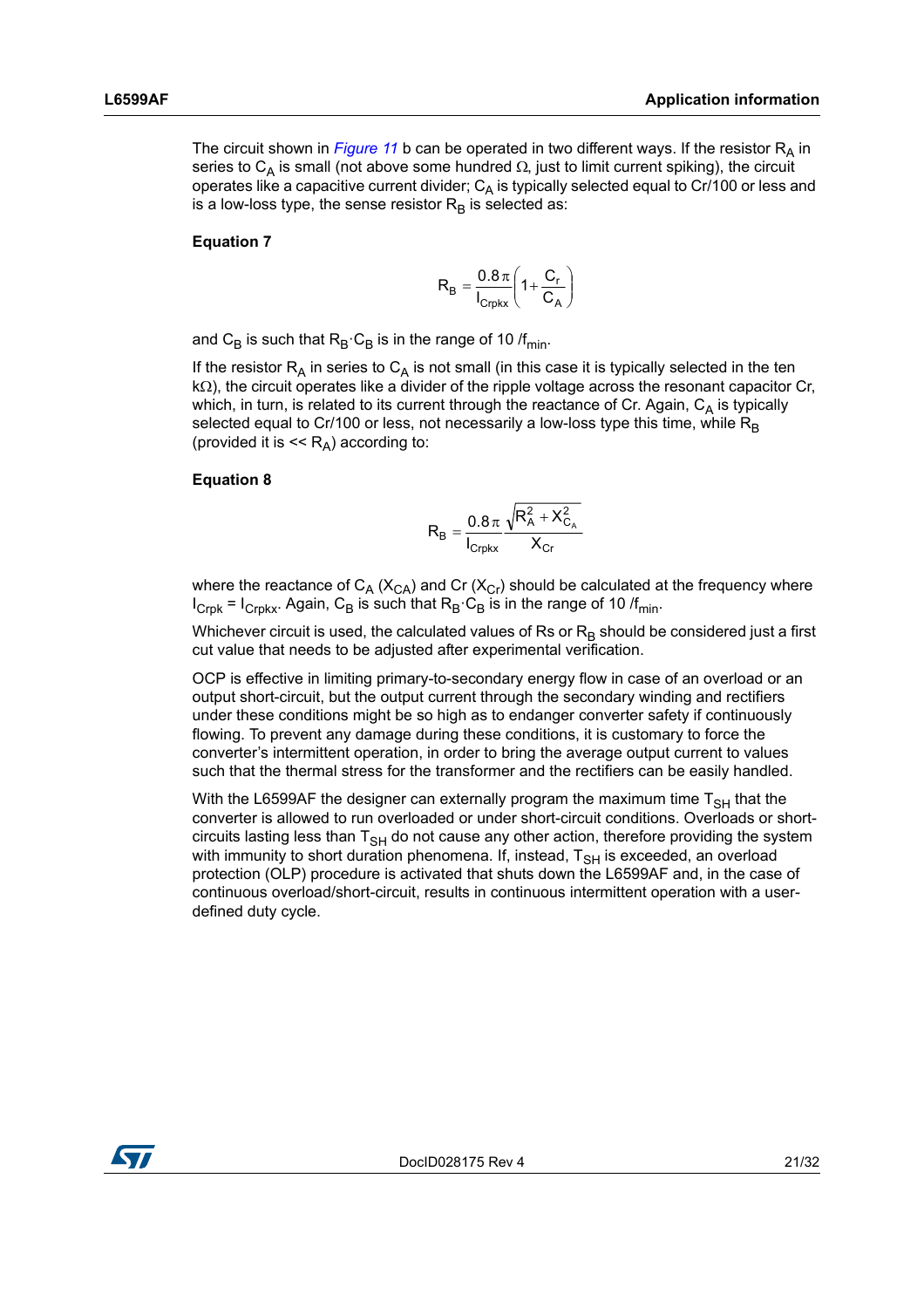<span id="page-21-0"></span>

**Figure 12. Soft-start and delayed shutdown upon overcurrent timing diagram**

This function is realized with pin 2 (DELAY), by means of a capacitor  $C_{\text{Delay}}$  and a parallel resistor  $R_{Delay}$  connected to ground. As the voltage on the ISEN pin exceeds 0.8 V the first OCP comparator, in addition to discharging  $C_{SS}$ , turns on an internal current generator that sources 150 µA from the DELAY pin and charges  $C_{Delay}$ . During an overload/short-circuit, the OCP comparator and the internal current source is repeatedly activated and  $C_{\text{Delay}}$  is charged with an average current that depends essentially on the time constant of the current sense filtering circuit on  $C_{SS}$  and the characteristics of the resonant circuit; the discharge due to  $R_{Delay}$  can be neglected, considering that the associated time constant is typically much longer.

This operation continues until the voltage on  $C_{Delay}$  reaches 2 V, which defines the time  $T<sub>SH</sub>$ . There is no simple relationship that links  $T<sub>SH</sub>$  to  $C<sub>Delay</sub>$ , therefore it is more practical to determine C<sub>Delay</sub> experimentally. As a rough indication, with C<sub>Delay</sub> = 1 µF, T<sub>SH</sub> is in the order of 100 ms.

Once C<sub>Delay</sub> is charged at 2 V the internal switch that discharges C<sub>SS</sub> is forced low continuously regardless of the OCP comparator output, and the 150 µA current source is continuously on, until the voltage on  $C_{Delay}$  reaches 3.5 V. This phase lasts:

### **Equation 9**

$$
T_{MP} = 10 \cdot C_{Delay}
$$

with  $T_{MP}$  expressed in ms and  $C_{Delay}$  in µF. During this time the L6599AF runs at a frequency close to f<sub>start</sub> (see *[Section 6.3: Soft-start](#page-17-0)*) to minimize the energy inside the resonant circuit. As the voltage on  $C_{Delay}$  is 3.5 V, the L6599AF stops switching and the PFC\_STOP pin is pulled low. Also the internal generator is turned off, so that  $C_{Delay}$  is now slowly discharged by  $R_{Delay}$ . The IC restarts when the voltage on  $C_{Delay}$  is less than 0.3 V, which takes:

### **Equation 10**

 ${\sf T}_{\sf STOP}={\sf R}_{\sf Delay}\, {\sf C}_{\sf Delay}\ln\frac{3.5}{0.3}\approx 2.5{\sf R}_{\sf Delay}\, {\sf C}_{\sf Delay}$ 

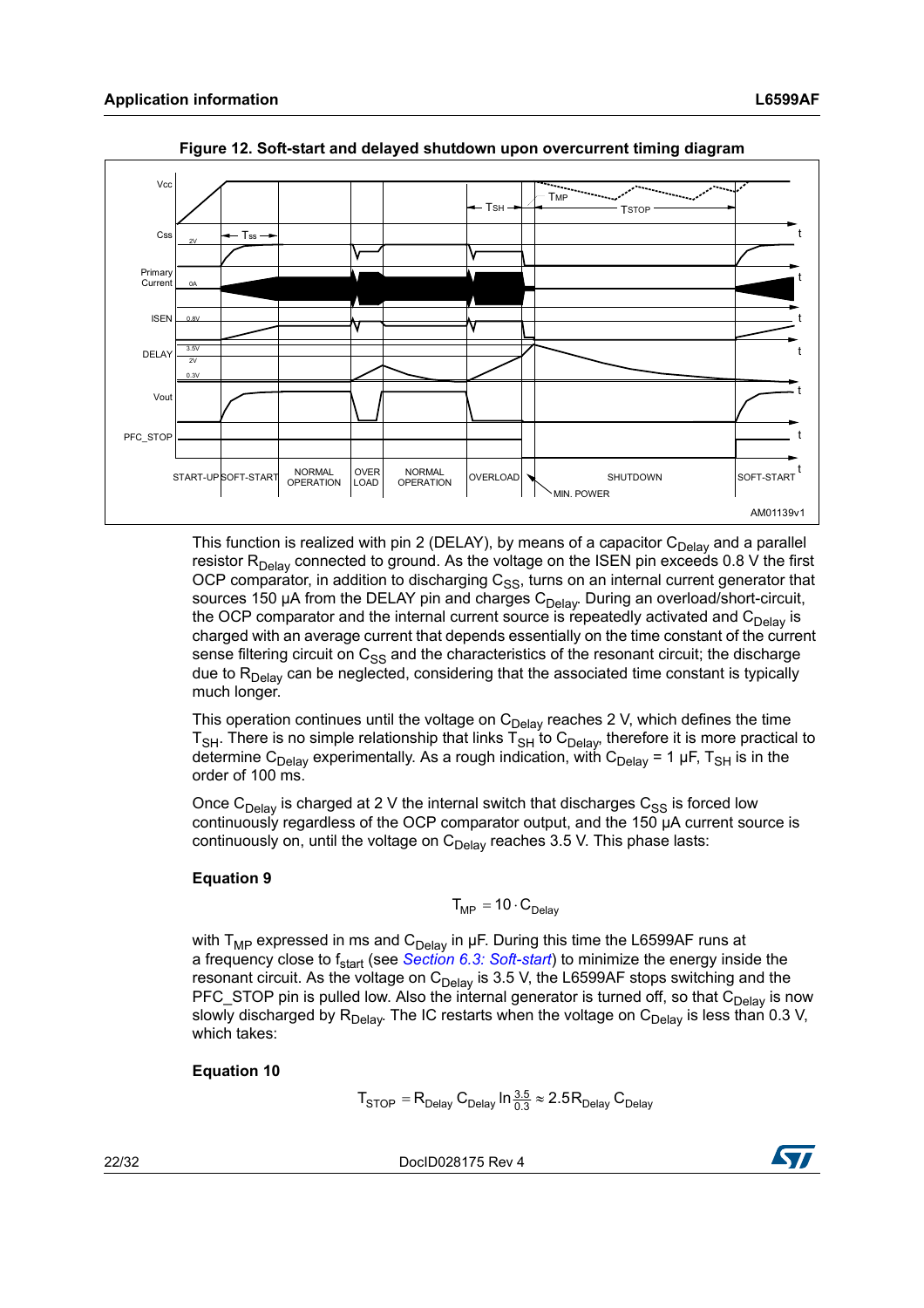The timing diagram of *[Figure 12](#page-21-0)* shows this operation. Note that, if, during  $T_{STOB}$ , the supply voltage of the L6599AF ( $V_{\text{CC}}$ ) falls below the UVLO threshold, the IC records the event and does not restart immediately after  $V_{CC}$  exceeds the startup threshold if  $V(DELAY)$  is still higher than 0.3 V. Also the PFC STOP pin stays low as long as V(DELAY) is greater than 0.3 V. Note also that, in the case of an overload lasting less than  $T_{\rm SH}$ , the value of  $T_{\rm SH}$  for the next overload is lower if they are close to one another.

## <span id="page-22-0"></span>**6.5 Latched shutdown**

The L6599AF is equipped with a comparator having the non-inverting input externally available at pin 8 (DIS) and with the inverting input internally referenced to 1.85 V. As the voltage on the pin exceeds the internal threshold, the IC is immediately shut down and its consumption reduced to a low value. The information is latched and it is necessary to let the voltage on the  $V_{CC}$  pin go below the UVLO threshold to reset the latch and restart the IC.

This function is useful to implement a latched overtemperature protection very easily by biasing the pin with a divider from an external reference voltage (e.g. pin 4,  $RF_{min}$ ), where the upper resistor is an NTC physically located close to a heating element like the MOSFET, or the secondary diode or transformer.

An OVP can be implemented as well, e.g. by sensing the output voltage and transferring an overvoltage condition via an optocoupler.

## <span id="page-22-1"></span>**6.6 Line sensing function**

This function basically stops the IC as the input voltage to the converter falls below the specified range and lets it restart as the voltage goes back within the range. The sensed voltage can be either the rectified and filtered mains voltage, in which case the function acts as a brownout protection, or, in systems with a PFC pre-regulator front-end, the output voltage of the PFC stage, in which case the function serves as a power-on and power-off sequencing.

L6599AF shutdown upon input undervoltage is accomplished by means of an internal comparator, as shown in the block diagram of *[Figure 13](#page-23-0)*, whose non-inverting input is available at pin 7 (LINE). The comparator is internally referenced to 1.24 V and disables the IC if the voltage applied at the LINE pin is below the internal reference. Under these conditions the soft-start is discharged, the PFC\_STOP pin is open and the consumption of the IC is reduced. PWM operation is re-enabled as the voltage on the pin is above the reference. The comparator is provided with current hysteresis instead of a more usual voltage hysteresis: an internal 13 µA current sink is ON as long as the voltage applied at the LINE pin is below the reference and is OFF if the voltage is above the reference.

This approach provides an additional degree of freedom: it is possible to set the ON threshold and the OFF threshold separately by properly choosing the resistors of the external divider (see below). With voltage hysteresis, instead, fixing one threshold automatically fixes the other, depending on the built-in hysteresis of the comparator.

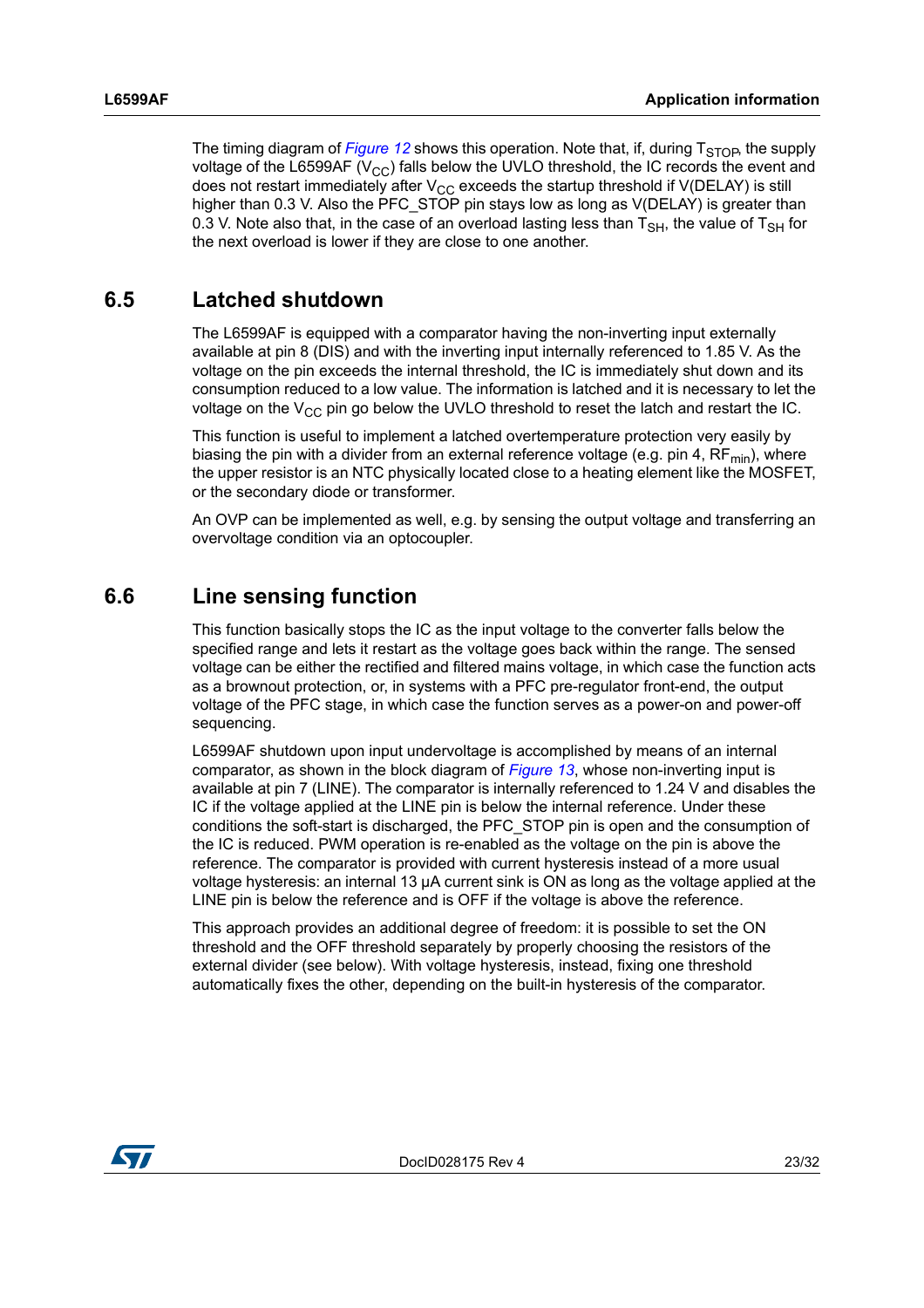<span id="page-23-0"></span>

**Figure 13. Line sensing function: internal block diagram and timing diagram**

With reference to *[Figure 11](#page-19-0)*, the following relationships can be established for the ON (Vin<sub>ON</sub>) and OFF (Vin<sub>OFF</sub>) thresholds of the input voltage:

### **Equation 11**

$$
\frac{\text{ Vin}_{\text{ON}} - 1.24}{R_H} = 13 \cdot 10^{-6} + \frac{1.24}{R_L} \qquad \frac{\text{ Vin}_{\text{OFF}} - 1.24}{R_H} = \frac{1.24}{R_L}
$$

which, solved for  $R_H$  and  $R_L$ , yields:

### **Equation 12**

$$
R_{H} = \frac{Vin_{ON} - Vin_{OFF}}{13 \cdot 10^{-6}}; \qquad R_{L} = R_{H} \frac{1.24}{Vin_{OFF} - 1.24}
$$

While the line undervoltage is active, the startup generator keeps on working but there is no PWM activity, therefore the  $V_{CC}$  voltage (if not supplied by another source) continuously oscillates between the startup and the UVLO thresholds, as shown in the timing diagram of *[Figure 13](#page-23-0)*.

As an additional safety measure (e.g. in case the low-side resistor is open or missing, or in non-power factor corrected systems in case of abnormally high input voltage), if the voltage on the pin exceeds 7 V, the L6599AF is shut down. If its supply voltage is always above the UVLO threshold, the IC restarts as the voltage falls below 7 V.

The LINE pin, while the device is operating, is a high impedance input connected to high value resistors, therefore it is prone to pick-up noise, which might alter the OFF threshold or give origin to undesired switch-off of the IC during ESD tests. It is possible to bypass the pin to ground with a small film capacitor (e.g. 1-10 nF) to prevent any malfunctioning of this

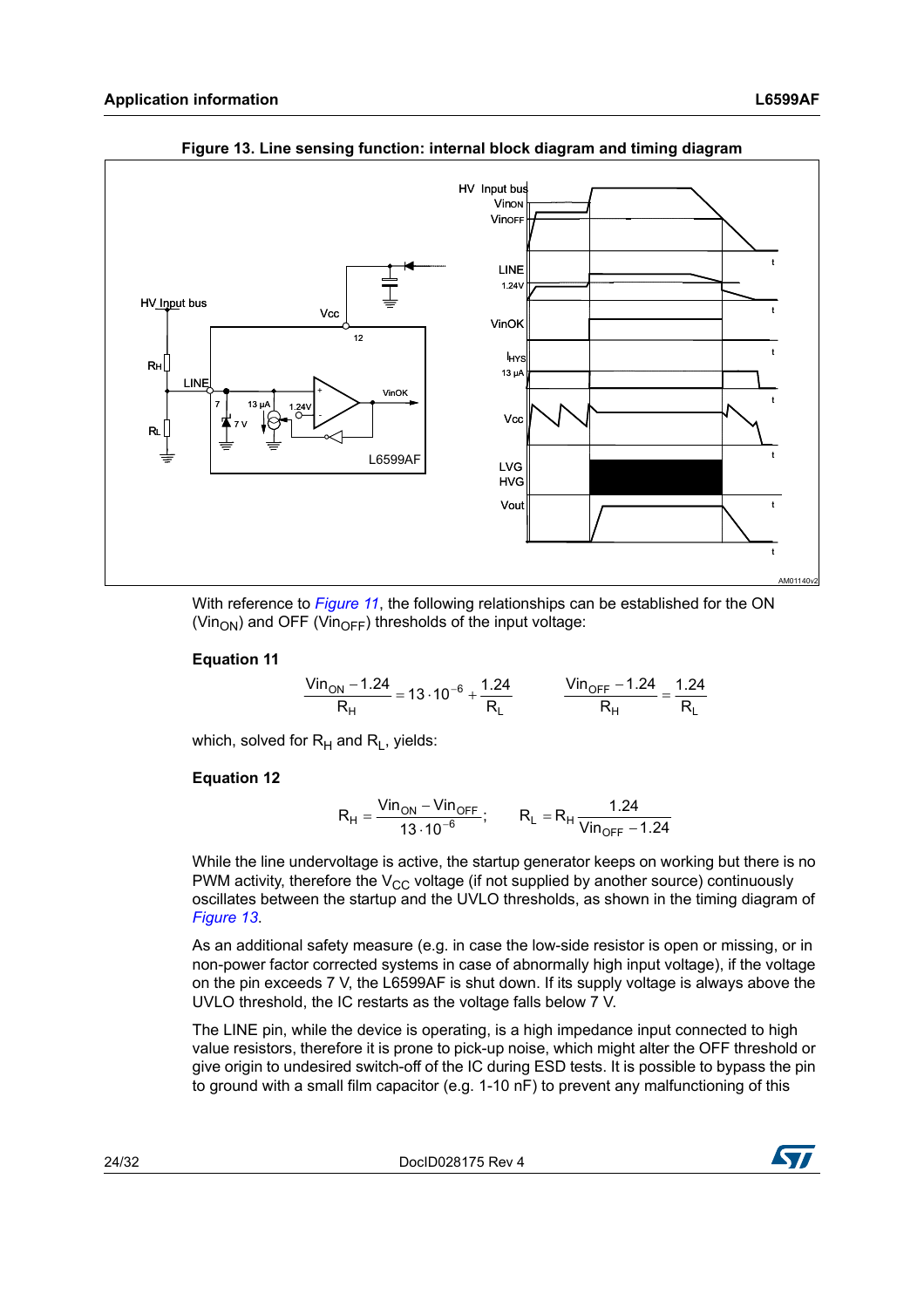kind. If the function is not used, the pin must be connected to a voltage greater than 1.24 V but lower than 6 V (worst-case value of the 7 V threshold).

## <span id="page-24-0"></span>**6.7 Bootstrap section**

The supply of the floating high-side section is obtained by means of a bootstrap circuitry. This solution normally requires a high voltage fast recovery diode (D<sub>BOOT</sub>, *[Figure 14](#page-24-1)* a) to charge the bootstrap capacitor  $C_{\text{BOOT}}$ . In the L6599AF a patented integrated structure, replaces this external diode. It is realized by means of a high voltage DMOS, working in the third quadrant and driven synchronously with the low-side driver (LVG), with a diode in series to the source, as shown in *[Figure 14](#page-24-1)* b.

**Figure 14. Bootstrap supply: a) standard circuit; b) internal bootstrap synchronous diode** 

<span id="page-24-1"></span>

The diode prevents any current being able to flow from the VBOOT pin back to  $V_{CC}$ , in case the supply is quickly turned off when the internal capacitor of the pump is not fully discharged. To drive the synchronous DMOS a voltage higher than the supply voltage  $V_{CC}$ is necessary. This voltage is obtained by means of an internal charge pump (*[Figure 14](#page-24-1)* b).

The bootstrap structure introduces a voltage drop while recharging CBOOT (i.e. when the low-side driver is on), which increases with the operating frequency and with the size of the external power MOSFET. It is the sum of the drop across the  $R_{(DS)ON}$  and the forward drop across the series diode. At low frequency this drop is very small and can be neglected but, as the operating frequency increases, it must be taken into account. In fact, the drop reduces the amplitude of the driving signal and can significantly increase the  $R_{(DS)ON}$  of the external high-side MOSFET and then its conductive loss.

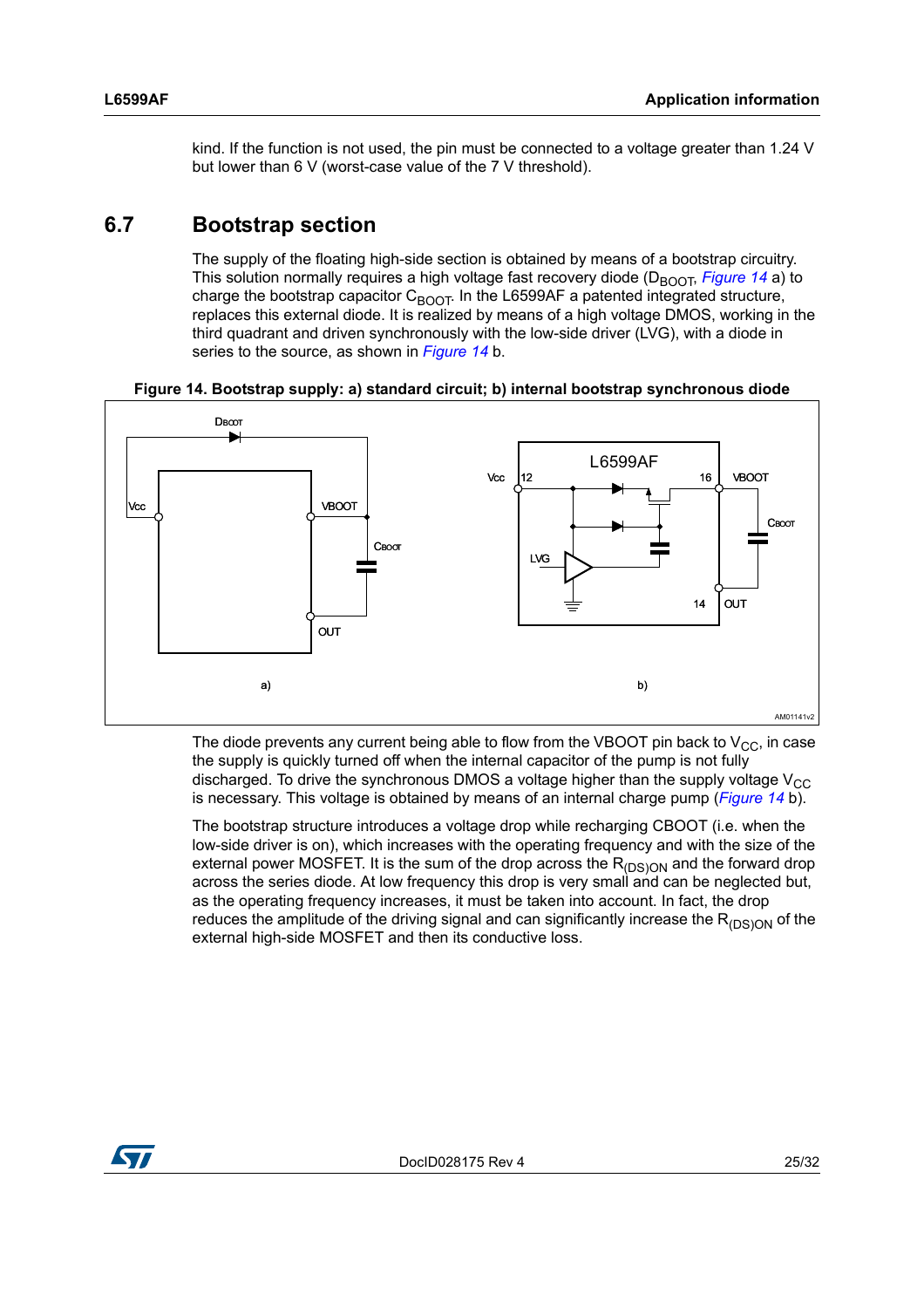This concern applies to converters designed with a high resonance frequency (indicatively, > 150 kHz), so that they run at high frequency also at full load. Otherwise, the converter runs at high frequency at light load, where the current flowing in the MOSFETs of the half bridge leg is low, so that, generally, an  $R_{(DS)ON}$  rise is not an issue. However, it is wise to check this point anyway and the following equation is useful to compute the drop on the bootstrap driver:

### **Equation 13**

$$
V_{Drop} = I_{charge}R_{(DS)on} + V_F = \frac{Q_g}{T_{charge}}R_{(DS)on} + V_F
$$

where  ${\sf Q}_{{\sf g}}$  is the gate charge of the external power MOSFET,  ${\sf R}_{\sf (DS)ON}$  is the on-resistance of the bootstrap DMOS (150 W, typ.) and T<sub>charge</sub> is the ON-time of the bootstrap driver, which equals about half the switching period minus the deadtime  $T_D$ . For example, using a MOSFET with a total gate charge of 30 nC, the drop on the bootstrap driver is about 3 V at a switching frequency of 200 kHz:

### **Equation 14**

$$
V_{Drop} = \frac{30 \cdot 10^{-9}}{2.5 \cdot 10^{-6} - 0.27 \cdot 10^{-6}} 150 + 0.6 = 2.7 V
$$

If a significant drop on the bootstrap driver is an issue, an external ultra-fast diode can be used, therefore saving the drop on the  $R_{(DS)ON}$  of the internal DMOS.

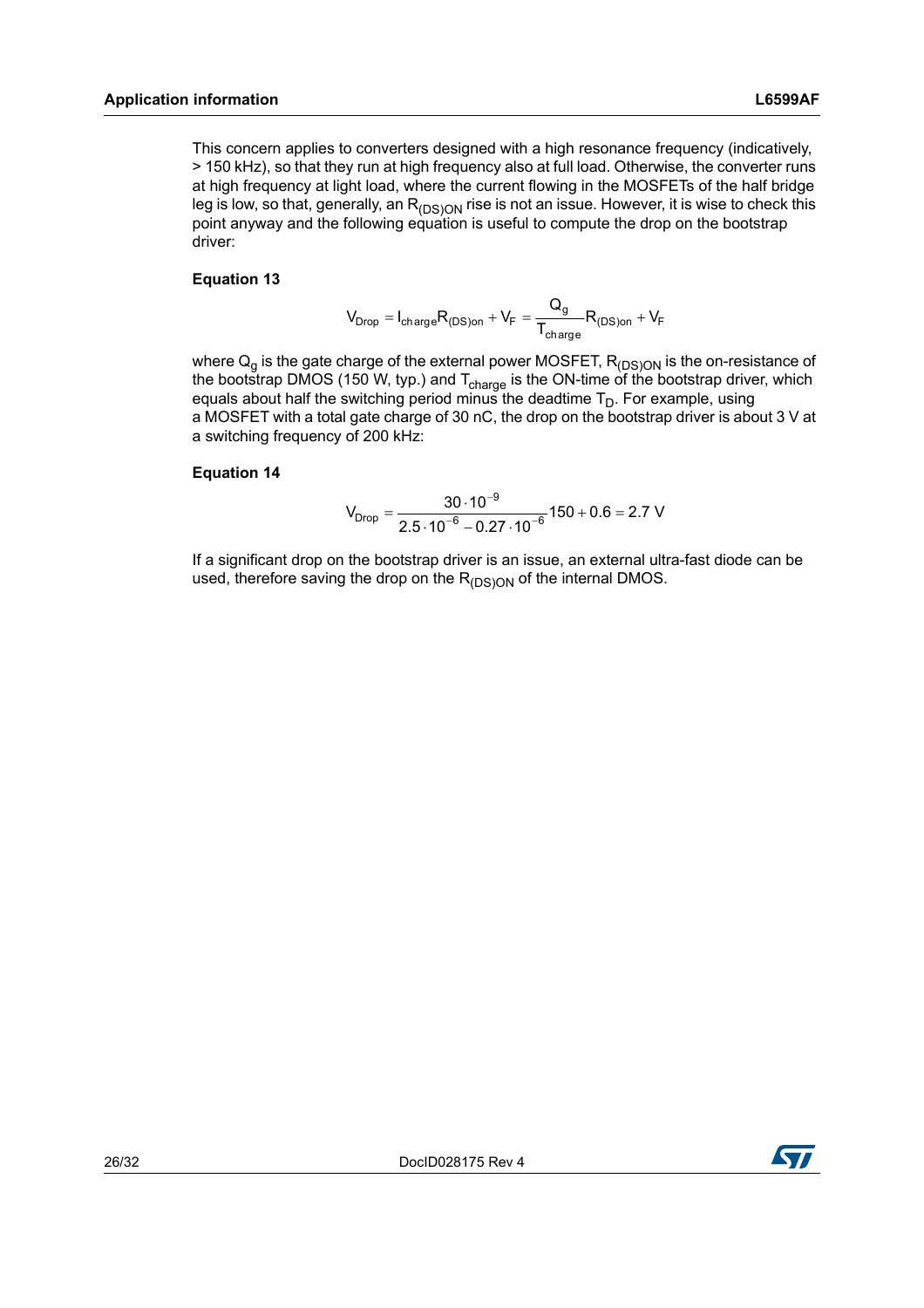



<span id="page-26-0"></span>**Figure 15. Application example: 90 W AC/DC adapter using L6563H, L6599AF and SRK2000A**

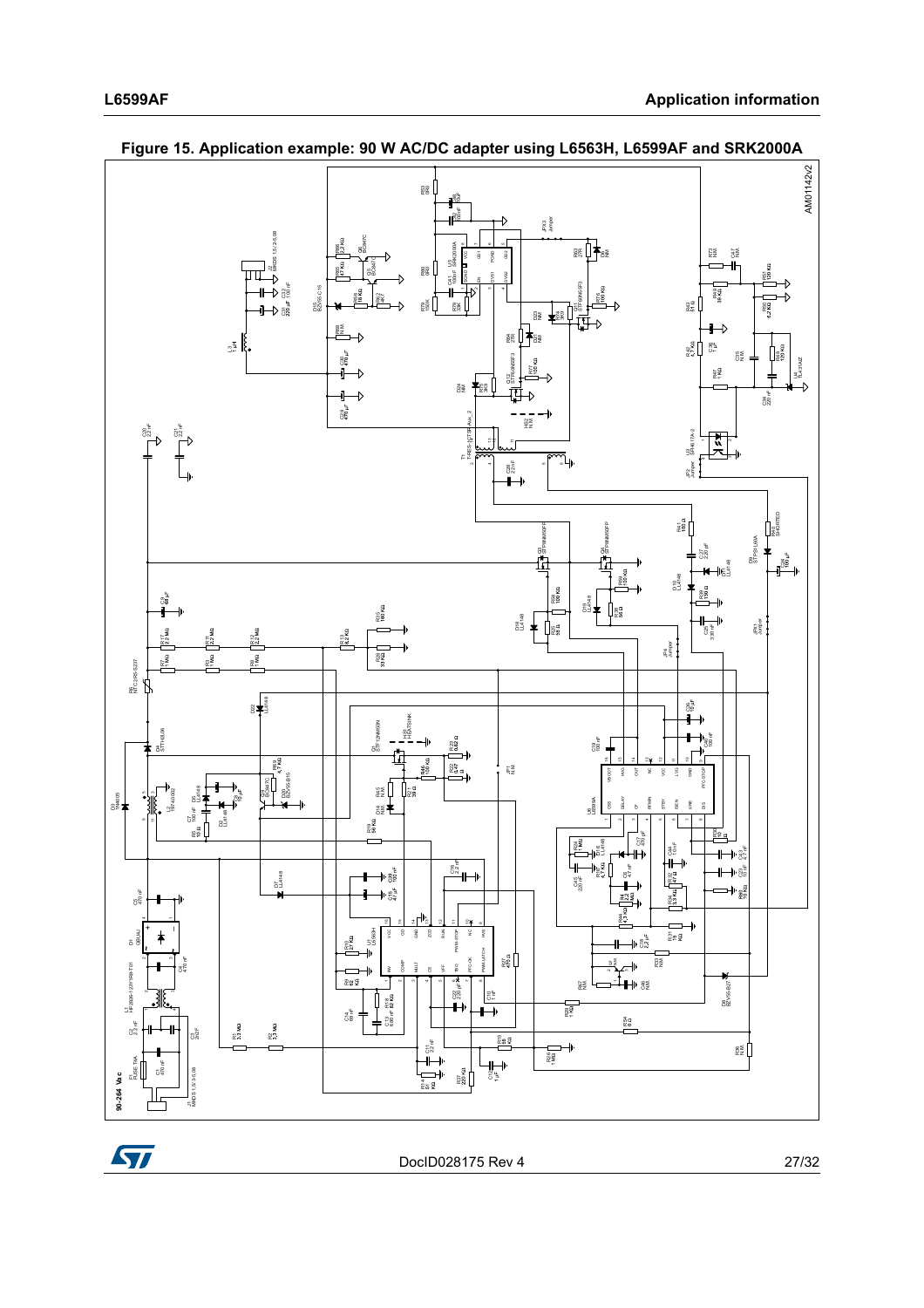# <span id="page-27-0"></span>**7 Package information**

In order to meet environmental requirements, ST offers these devices in different grades of ECOPACK® packages, depending on their level of environmental compliance. ECOPACK specifications, grade definitions and product status are available at *[www.st.com](http://www.st.com)*. ECOPACK is an ST trademark.

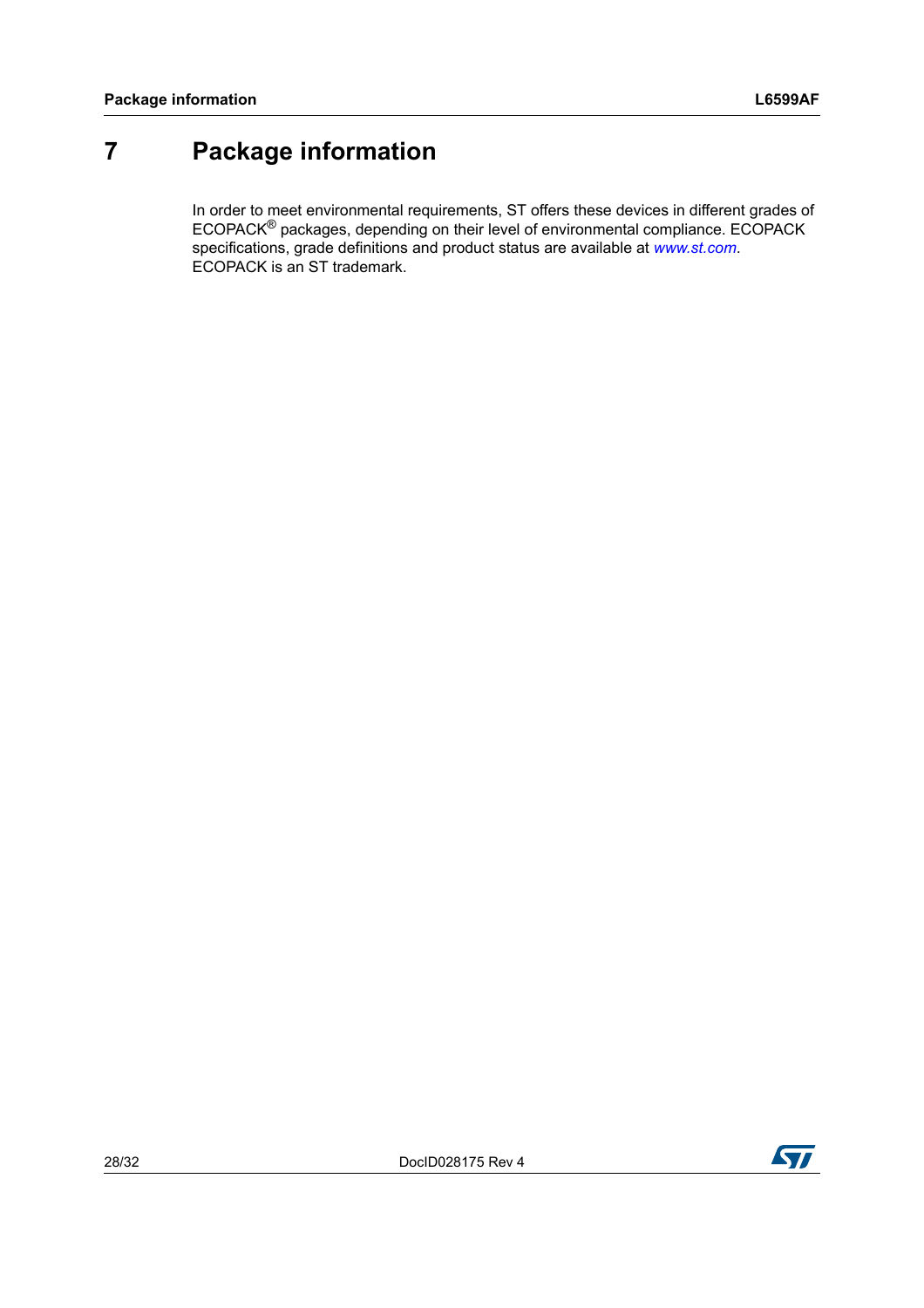# <span id="page-28-0"></span>**7.1 SO16N package information**



**Figure 16. SO16N package outline**

**Table 6. SO16N package mechanical data**

|                           | Dimensions (mm) |      |             |  |  |  |
|---------------------------|-----------------|------|-------------|--|--|--|
| Symbol                    | Min.            | Typ. | Max.        |  |  |  |
| A                         |                 |      | 1.75        |  |  |  |
| A1                        | 0.10            |      | 0.25        |  |  |  |
| A2                        | 1.25            |      |             |  |  |  |
| b                         | 0.31            |      | 0.51        |  |  |  |
| C                         | 0.17            |      | 0.25        |  |  |  |
| D                         | 9.80            | 9.90 | 10.00       |  |  |  |
| $\mathsf E$               | 5.80            | 6.00 | 6.20        |  |  |  |
| E <sub>1</sub>            | 3.80            | 3.90 | 4.00        |  |  |  |
| $\mathbf e$               |                 | 1.27 |             |  |  |  |
| $\boldsymbol{\mathsf{h}}$ | 0.25            |      | 0.50        |  |  |  |
|                           | 0.40            |      | 1.27        |  |  |  |
| k                         | $\mathbf 0$     |      | $8^{\circ}$ |  |  |  |
| ccc                       |                 |      | 0.10        |  |  |  |

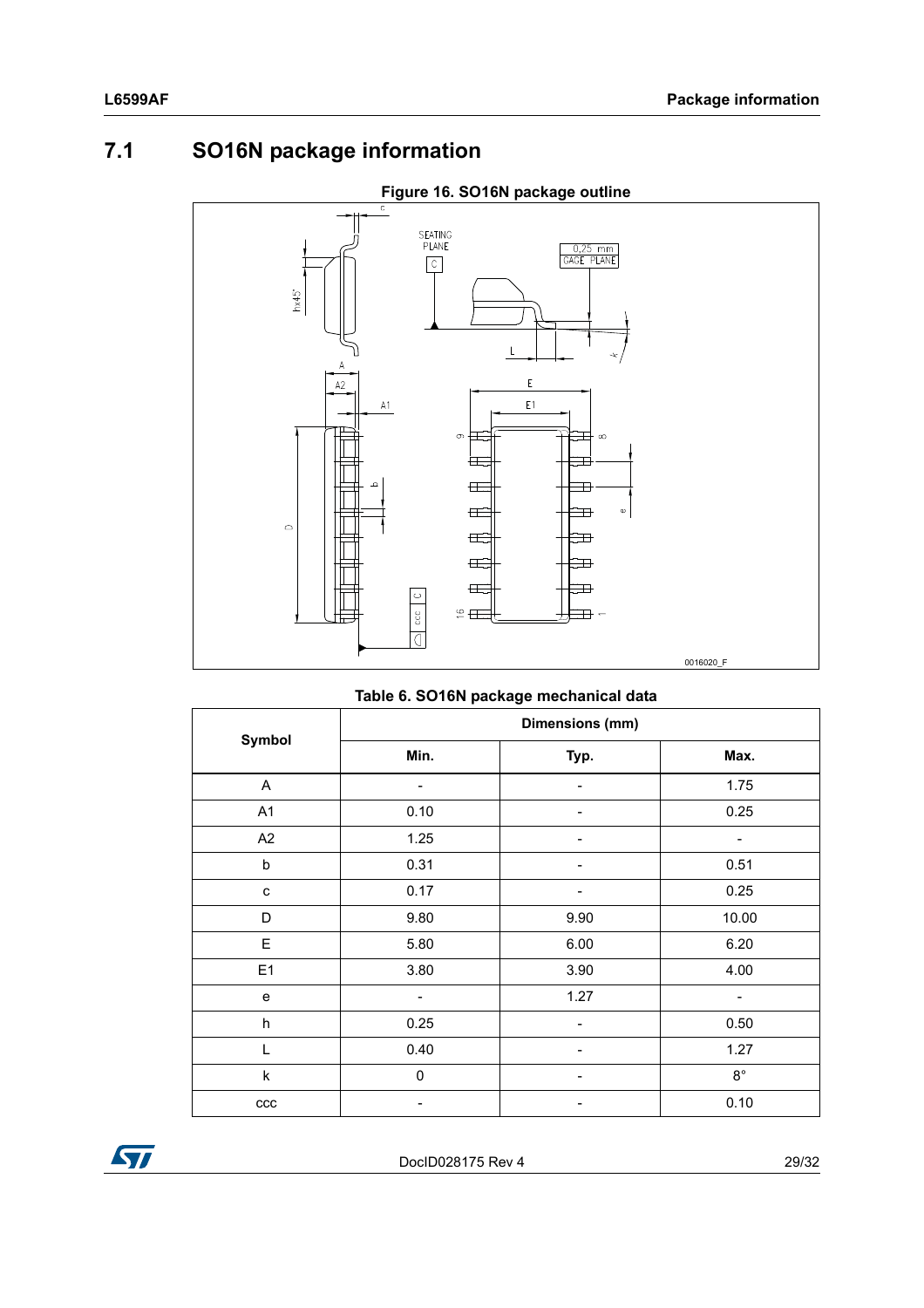

**Figure 17. SO16N recommended footprint (dimensions are in mm)**



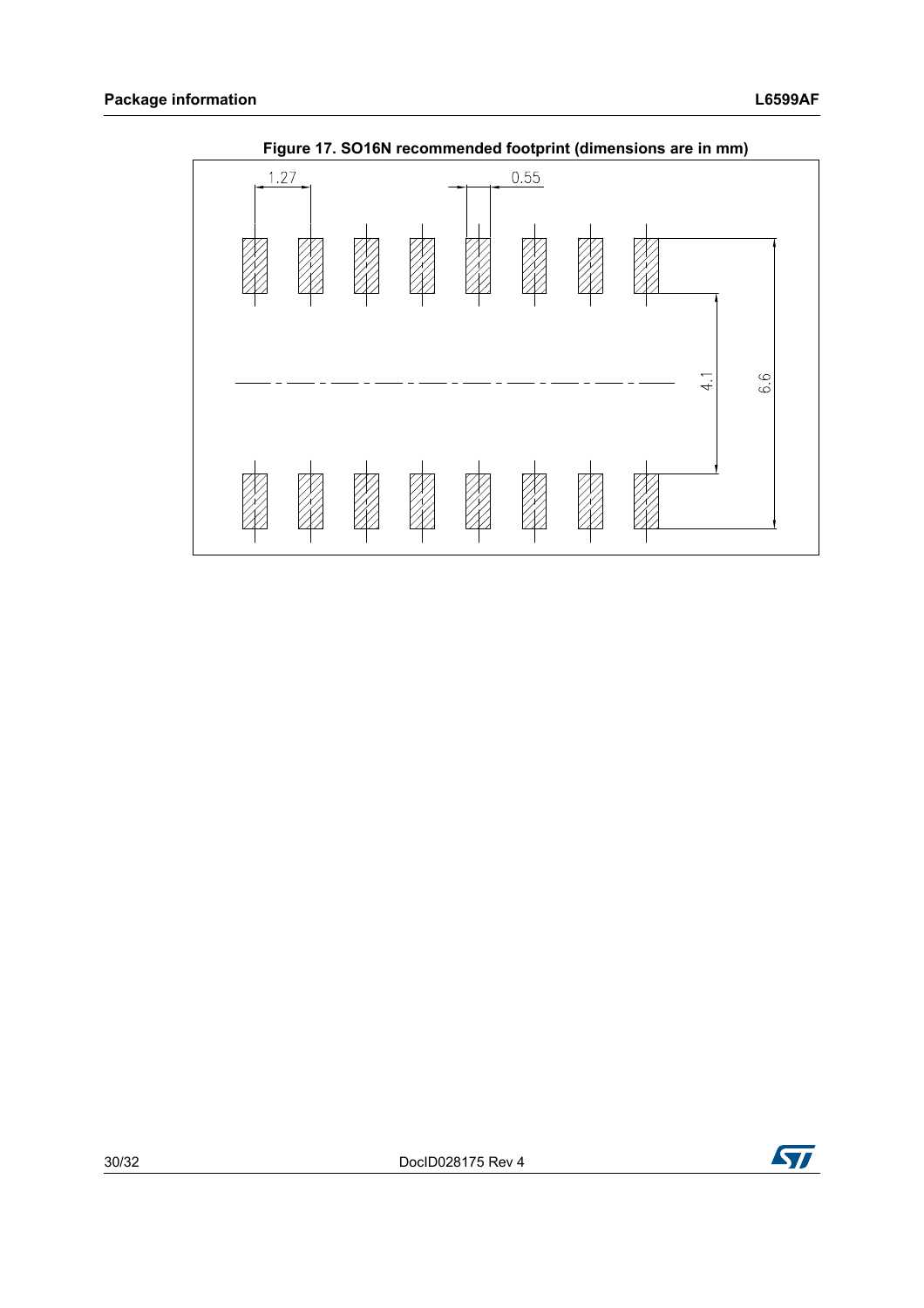# <span id="page-30-0"></span>**8 Revision history**

| Date        | <b>Revision</b> | <b>Changes</b>                                                                                                                                             |
|-------------|-----------------|------------------------------------------------------------------------------------------------------------------------------------------------------------|
| 29-Jul-2015 |                 | Initial release.                                                                                                                                           |
| 26-Aug-2015 | 2               | Document status promoted from Target specification to Production<br>data.                                                                                  |
| 27-Aug-2015 | 3               | Updated document title and product features.                                                                                                               |
| 06-Jun-2017 | 4               | Updated Figure 15 on page 27 (updated title - replaced SRK2000 by<br>SRK2000A, replaced figure by new figure).<br>Minor modifications throughout document. |

### **Table 7. Document revision history**